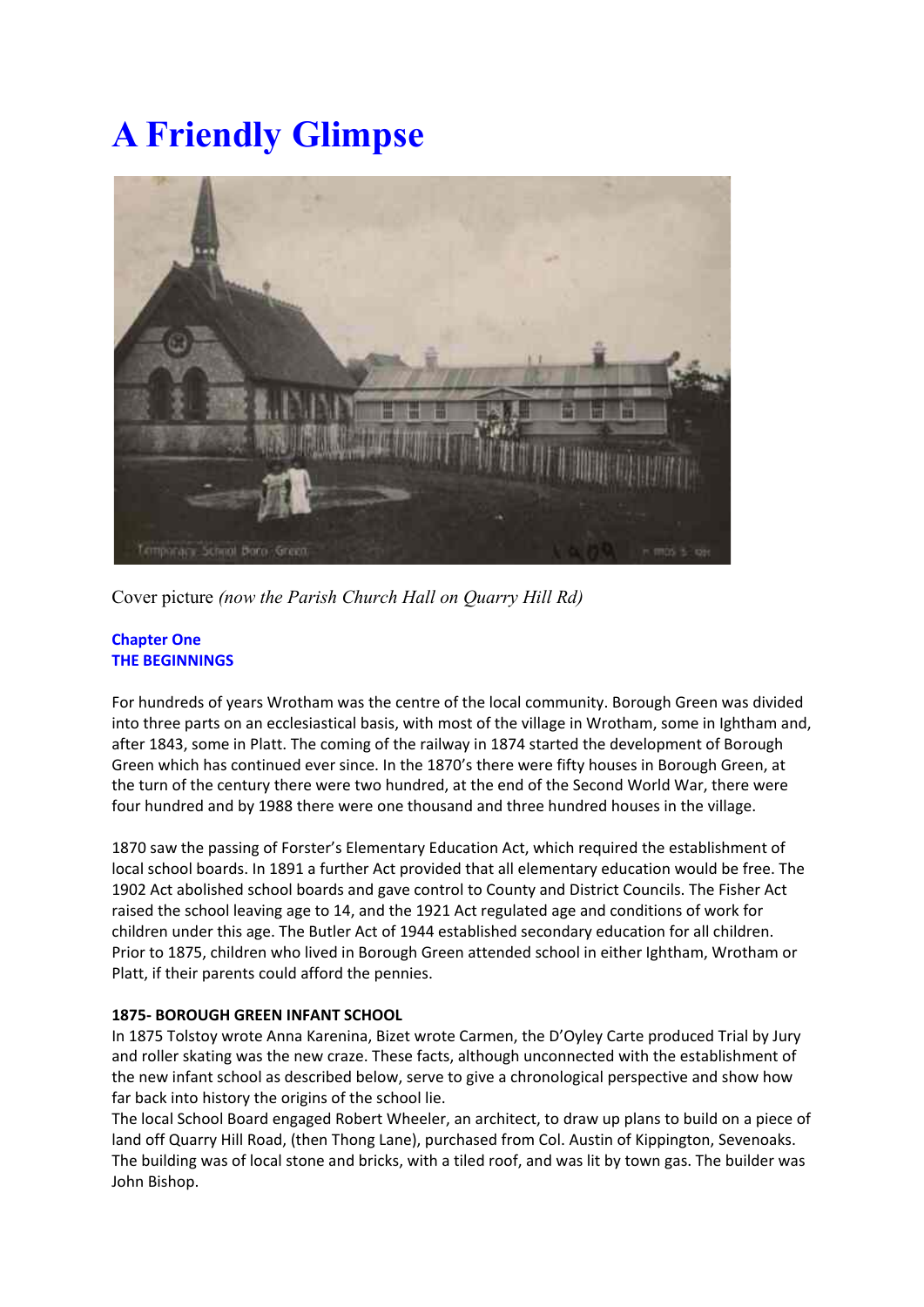# **Chapter Two**

# **THE FIRST WORLD WAR YEARS**

The year 1914 opened with all staff present and a pupil roll of 321. It is fascinating to watch the rise and fall of pupil numbers throughout the years, with epidemics, wars, birth control and financial constraints all having had their effects.

Throughout the years Head Teachers have had problems with timetabling and organisation for a variety of reasons – staff absences, a tightening of controls on staff numbers or sudden increases in the number of pupils. One example is to be found in 1915, when from 5th January to 1st March, all 71 pupils from Ightham School attended while that school was rebuilt, though in this case there was at least advance warning! This was coupled with large intakes on 28th September from Borough Green Infants and Platt Church of England School.

The war naturally had its effects on the school. October 1914 witnessed the arrival of Belgian refugee children, the army took over one classroom as an office in 1915, and in June of that year a number of both boys and girls were released under license by the Kent Education Committee to work on local farms. Soldiers assisted at the Swimming Sports in August and at the end of October the children on license returned.

The Christmas party on 21st December provided a happy note on which to end the year, with carols and the first recorded visit of Father Christmas. From 1914 onwards carols were sung and each class had its own party. The whole school would assemble in the hall and invited guests were entertained with national songs and sea shanties. Father Christmas appeared at the window over the staff room and let down sacks of oranges, apples and bonbons for the children which the infants found especially exciting. This custom continued for many years and the impact of the parties on the school was tremendous. The work that went into them, the carols, songs, plays, pantomimes and dances held over nearly 80 years, played a great part in school life. They live for ever in children's memories. Who was Father Christmas? It's still a secret.

1916 was a disappointing year for scholars as all Bank Holidays were cancelled in order to help the war effort. In March heavy snow fell causing a week's closure due to impassable roads On 19th May the clocks were ceremoniously advanced one hour, ready to start the new 'Summer Time'

on 22nd May. On that day when an aeroplane landed nearby, several boys played truant and were punished according to their age, the eldest receiving four 'handers'.

1917 was an eventful year for the school in many ways. In April a measles epidemic caused the school to be closed for three weeks. In May a school canteen was opened with voluntary helpers to provide mid-day meals for the children who wanted them. By the middle of June seventy meals were being served and by February 1918 this number had increased to 100. This canteen was the first of many to deliver such a service in a rural district, with second helpings always being available to those in need. It was run at a profit, with the aid of the activities described below.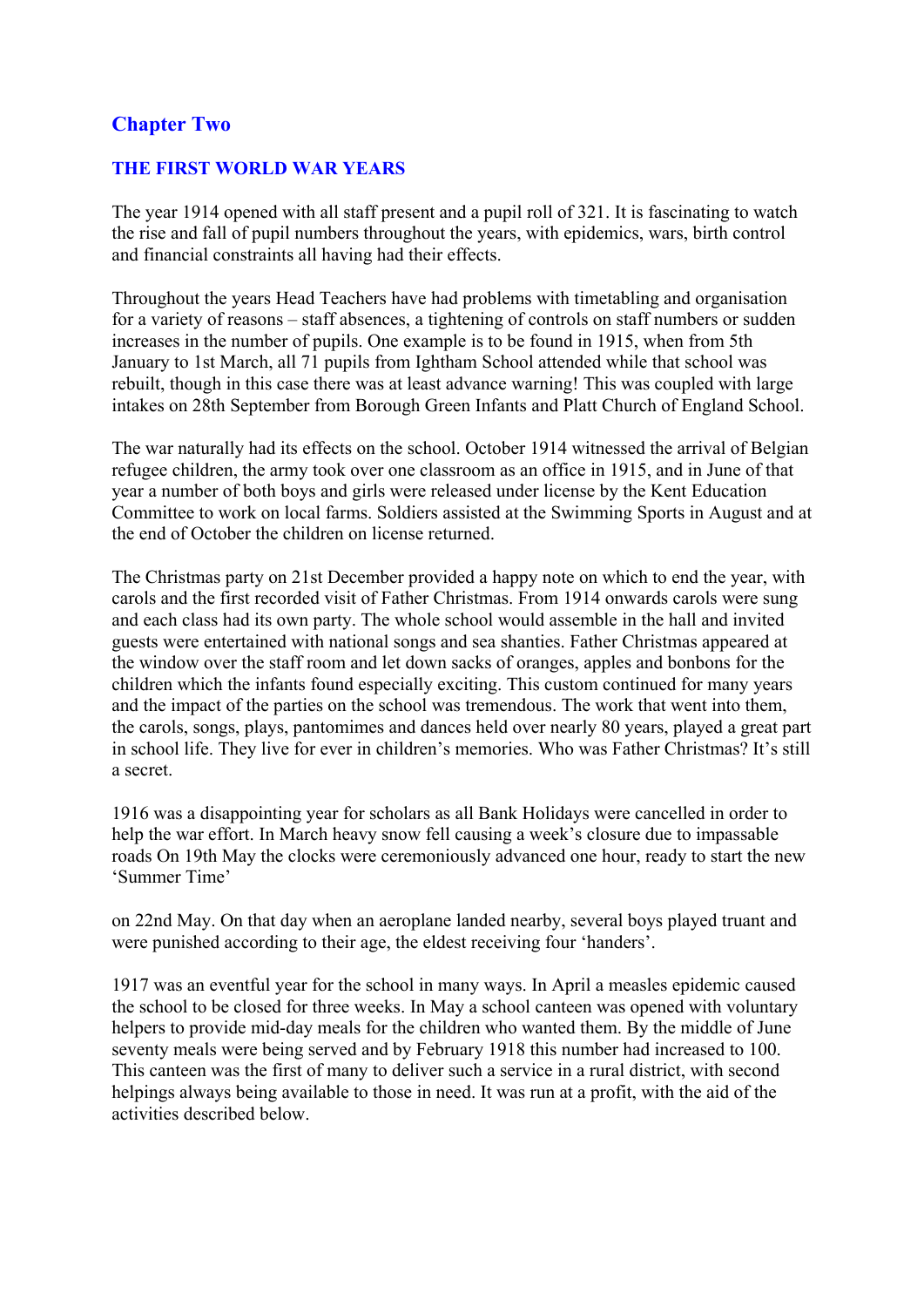Eventually it had a paid cook and a helper, a system which continued for many years after World War Two. Prices were 3d for one child, 2 1/2d if there were more than one child in a family and 2d for infants. These prices changed little until the Forties.

Between the wars my mother was a cook. The ranges and boilers were all coal-fired, having to be cleaned out each day and relit early the next morning. All the flues were cleaned out every Friday. I can well remember holding a hose to squirt water into a potato peeling machine, and having to turn the handle at the same time – all of course before school even started.

In their spare time the school children started land cultivation, which later became part of the curriculum for Senior pupils. Produce was either sent to the canteen or bought by the pupils. The field, now the school meadow, was later leased and was ploughed by local farmers. Crops included potatoes and one report claimed it yielded 12 tons per acre. Boys cleared the field of couch grass roots on Saturday mornings, for 4d each. The couch they gathered was sent to the Pullers Dye Works in Perth, for use in dye making. This field was eventually purchased by the Kent Education Committee.



Primary school garden

*School gardens, 5 acres, 1920*

For at least twenty years the Horticultural Superintendent of the Kent Education committee made a yearly report on the gardens and offered suggestions as to the crops grown. In 1920 HMI Mr G.T. Turner reported on the excellent remedial class for 7-9 year olds and suggested that those of  $11 - 12$  years would benefit from work in the school gardens, as well as from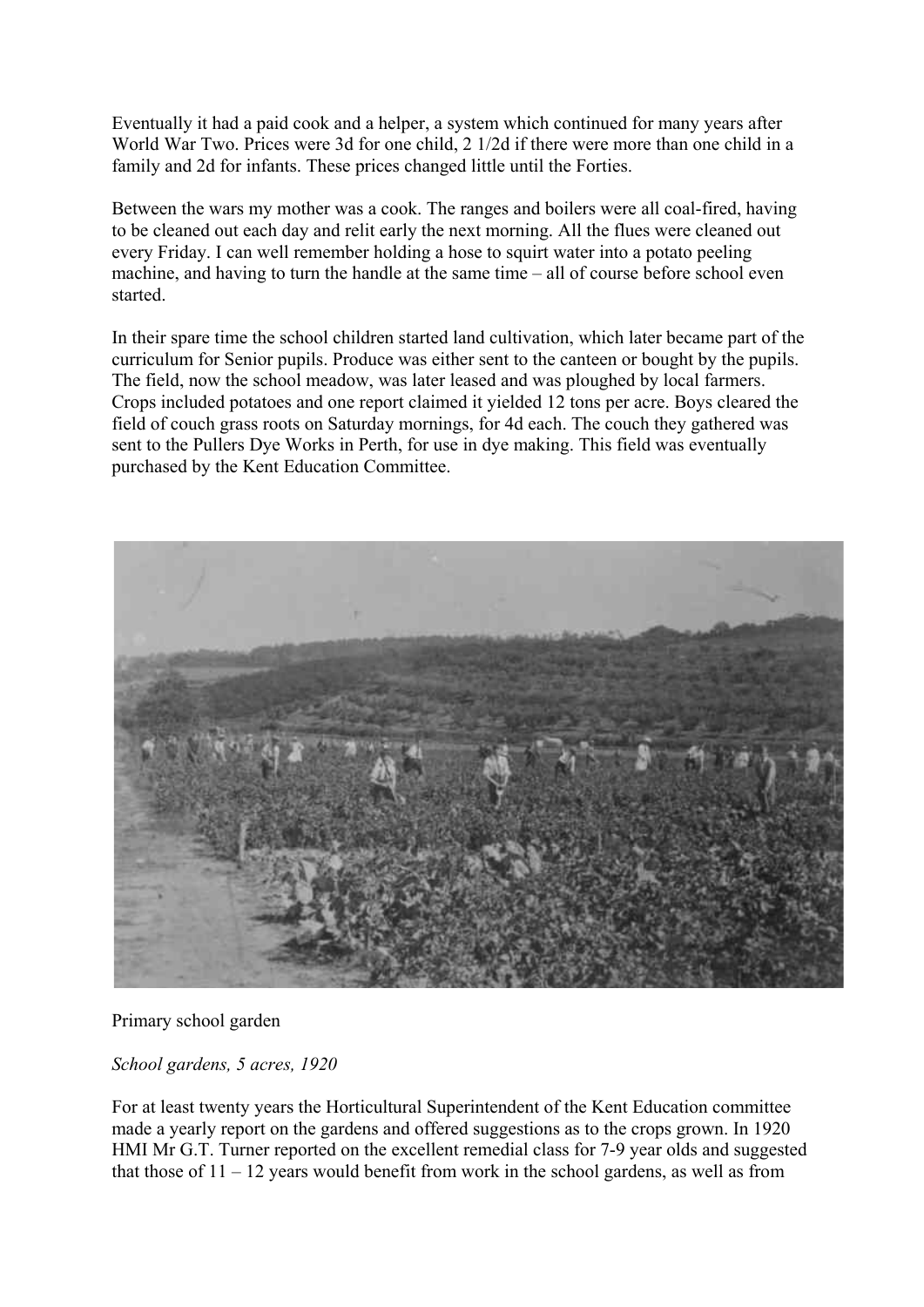woodwork and cookery. Over the years the school won many awards in various horticultural shows and the school was closed annually for the Autumn Show of the Wrotham and Borough Green Horticultural Society.

Mr George Gomme joined the staff on 17th April 1918. He stayed for a period of some 37 years, becoming a much respected teacher.

Understandably the end of the war was greatly welcomed and an extra week's holiday was granted in August 1919 to celebrate the signing of the Armistice. On 11th November the first Two Minutes Silence to remember the Fallen, was observed by the children, who had gathered in the hall.

Many visits to the school were recorded, for it was acquiring a growing reputation in educational circles. Among the visitors were teachers from overseas and officials serving in the forces.

# **Chapter Three**

## **ACADEMICS, EPIDEMICS AND WEATHER**

# **Between the Wars**

In 1921 there was the first of a series of scarlet fever epidemics. Dr G.H. Walker closed the school on 3rd November and it was re-opened on the 17th. It is as well to remember in these days when child health is taken for granted, that advances in health care have done as much to improve child education as any teaching.

This is borne out by events in 1922, another eventful year. There is the first mention of a visit by a Dental Nurse to the school, Miss Drew, whether she had to draw any teeth we are not told! Mr G.W. Clarke, the Juvenile Employment Officer, came to talk to the school leavers – an event beyond the jurisdiction of primary schools these days.

The Infant School premises in Quarry Hill were now closed and on 2nd October the infants were absorbed into the school. Mrs E.G. Hall, wife of the Head Master, who had been teaching at the infant school for some time, took on the post of Assistant Mistress in charge of Infants. The outside girls toilets were altered to cater for infants. Collapsible tables and forms were now provided for canteen dinners, but there is no hint of how they had previously coped!

The Annual Preliminary Scholarship Exams for the Kent Education Committee were first mentioned in this year. Many children were attending the Grammar and Technical Schools in Maidstone as fee paying pupils. Scholarships were won however, a practice which continued for many years.

In March 1923 came the dawn of a 'New Era'! A 'wireless receiving set' was installed in the school on 9th March and lessons via the 'wireless' became a feature of the school. This tradition of being to the forefront of technical and academic innovation has endured through the years, with the result that pupils from Borough Green County Primary School are always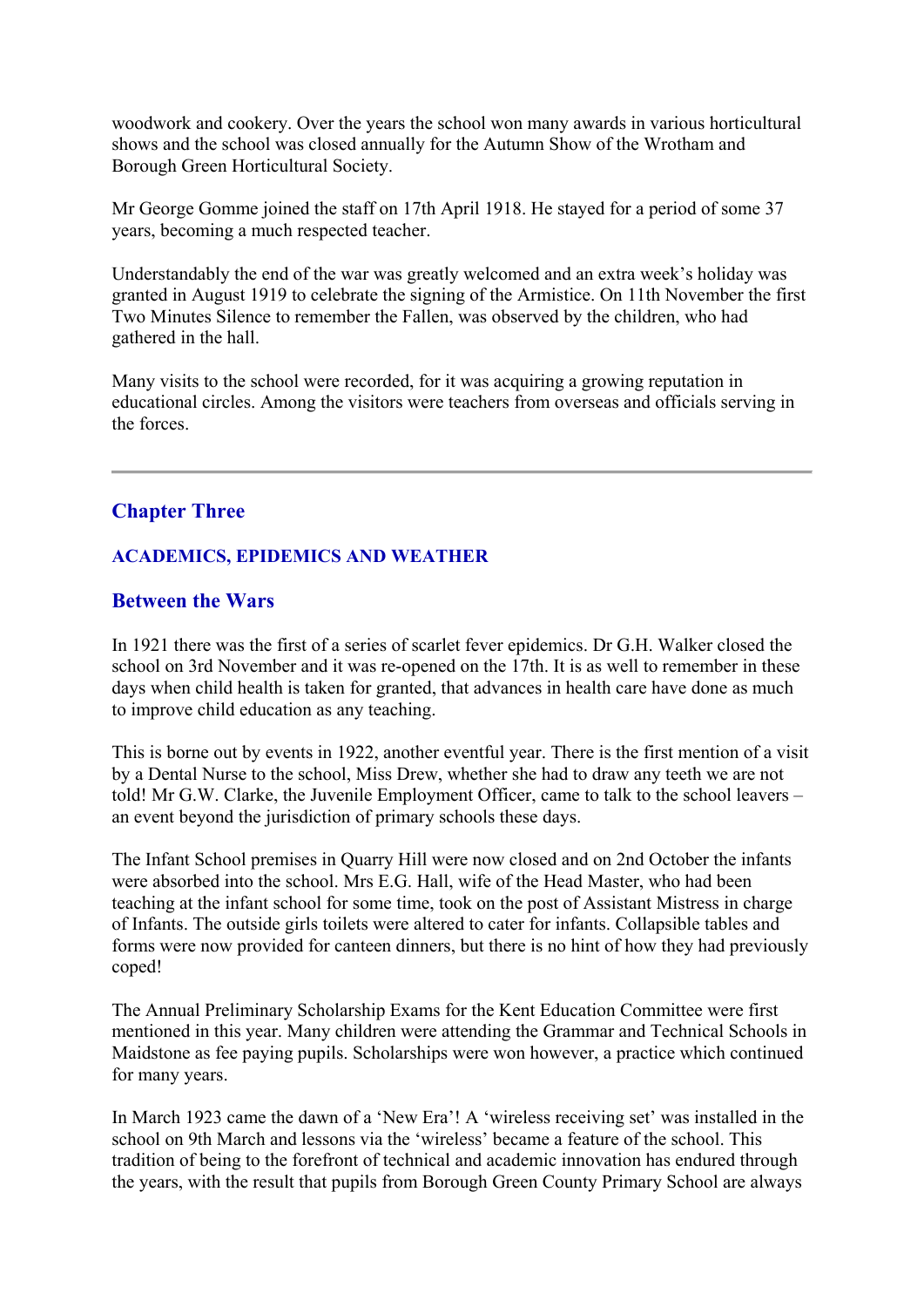able to cope with new technology around them. It is noted that on 28th March 1923, pupils were listening to selections from Shakespeare – their reactions to it are not recorded!

The Armistice Day Service was heard by the whole school in the hall in 1924, and in 1929 the service from the Cenotaph was also received. These early ceremonies must have been particularly moving for some of the pupils and staff, who would no doubt have lost relatives in the Great War.

In 1926, a Miss Somerville from the Education Department of the BBC, together with engineers, called to test transmissions from London, Borough Green then being a rural outpost.

In 1927 Mr Dixon, an assistant to Sir Walford Davies, and a Mr Smith both visited the school in connection with broadcast music lessons. Mr Hall believed music to be a major part of life. He not only assisted my fathertremendously with the brass band he organised, but also played the organ at the Church of the Good Shepherd. My father lived for music, yet I cannot even whistle in tune! I recall one school exchange as if it was yesterday:

Mr Hall: 'Bangay, I can't hear you singing.'

The author: 'No sir, I've got a bit of a cold.'

Mr Hall (looking fiercely at the rest of the class): 'And who's got the other bit?'!

The school won many trophies for country dancing in the 1920's, an area in which Mr Gomme had a keen interest. Old scholars will probably remember 'Sir Roger de Coverley', with 'pleasure

In March 1924 there was an outbreak of diphtheria with 12 cases in school. Although unconnected, this was the year that the annual visits of Mr Charles Harvey started. He came from the Kent Juvenile Temperance Association and was later listed under the Band of Hope. He spoke on the Hygiene of Food and Drink, with an emphasis on the evils of drink, together with assorted chemical tests. He was known commonly as 'the alkabolic stink man'!

1924 also brought a severe flu epidemic which affected both staff and pupils. Seventy seniors, (not suffering from diphtheria or flu), were taken to the Wembley Exhibition two years running, 1924 and 1925, when it first opened. The comment in the log book states: 'Profitable and enjoyable days'.

In April 1925 there is the first mention of students taking their 'teaching practice'. The student was studying at Aberdeen University! How many placement visits did his tutor make?

Many educational VIPs from around the world visited the school over this decade. They were inevitably accompanied by the Chairman of the Kent Education Committee, Lord Sackville, or by the Director of Education, Sir Mark Collett. The Heads of nearby Grammar or Technical schools might also join in such visits.

As part of the Christmas celebrations in 1925 the school was entertained by a concert party organised by the Kent Community Council. Christmas was followed by deep snow in January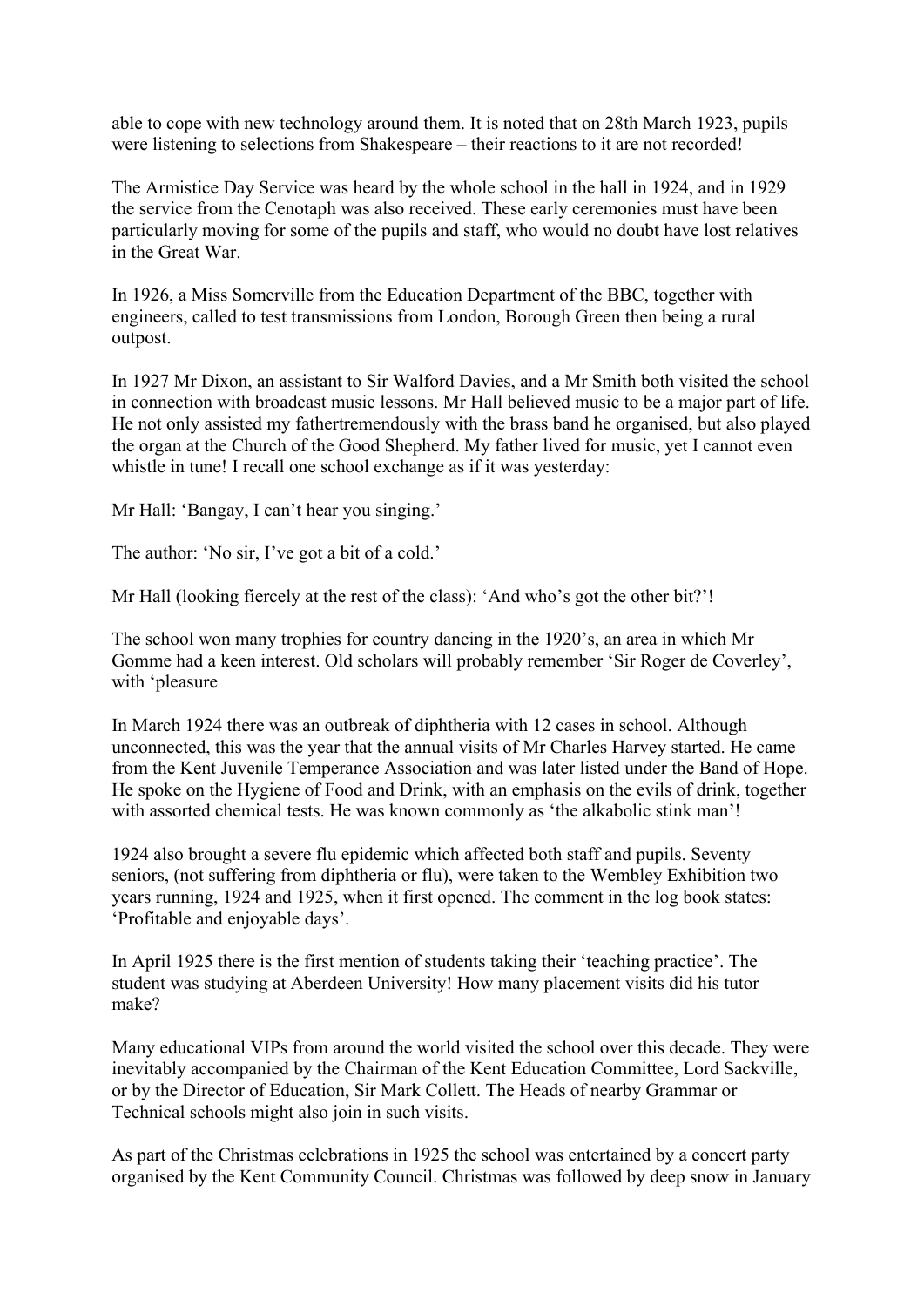1926, and there was naturally a low attendance amongst both staff and pupils. The Log Books give a good insight into the history of the weather, where any odd conditions which affected attendance are duly noted. Children had to walk from Basted, Crouch, Platt, Comp and Wrotham Heath, while staff had to rely on public transport. There were very few cars then and due to the weather it transpired on several occasions that four or five staff failed to make it to school, leaving the head with a difficult problem.

Fruit and hop picking holidays were arranged with the local farmers who would contact the Head Master when the crops were ready. Three weeks were allowed for fruiting and four weeks for hop-picking.

About three quarters of the entries in the Log Books refer to events where the Head has had to make sudden changes to routine, in order to cope. Staff changes, new appointments, students on teaching practice, staff on courses and staff illnesses all find their way into these school records.

The staff's loyalty and dedication throughout the years is worthy of a mention, especially if it is remembered that School Meal Supervisors were not introduced until 1963. Perhaps an epitaph for the staff should read 'We coped!"

1927 brought snow, snow and more snow. In all 150 children were absent, and this pattern continued until the third week of February. There were also outbreaks of chicken pox and measles amongst the infants.

At this time the School Dentist operated from premises above what is now 'Kingswood Chemists', known properly as 'Welfare House'. After World War Two they moved to use Western Hall, before moving again in 1972 to the new clinic in Quarry Hill. 1927 was the first year there is a mention of a dental surgeon, Mr Saunders, examining younger children.

In 1928 there was an outbreak of scarlet fever, which meant that the school had to close for three weeks. In this year the first caretaker, Mr Fenwick resigned, to be replaced by Mr E. Scrivener.

In 1929 Mrs Sidney Lee of Pine Close gave a Sports and Tea party for all the local schools. As I was there I know the event took place after school and required a great deal of organisation.

In May 1931 school caps and berets were first offered for sale. 9th June of that year proved to be a real washout. Three coachloads of pupils attended the Aldershot Tattoo, but the rain lasted all day and no performance was given. We did enjoy the ride! On the way home the Head showed us the Silent Pool.

In December the school was shown a full programme at the local cinema, an event repeated the year after. Mr H. Sawdy, the owner of the Electric Palace was responsible for this kind gesture. Commonly shortened to the Palace, the building is to be found on the corner of Fairfield Road and Wrotham Road, later the Rex Cinema.

In September 1931 the main drainage scheme, planned by Wrotham Urban District Council some thirty years earlier, was completed, and despite the delay the school was connected. The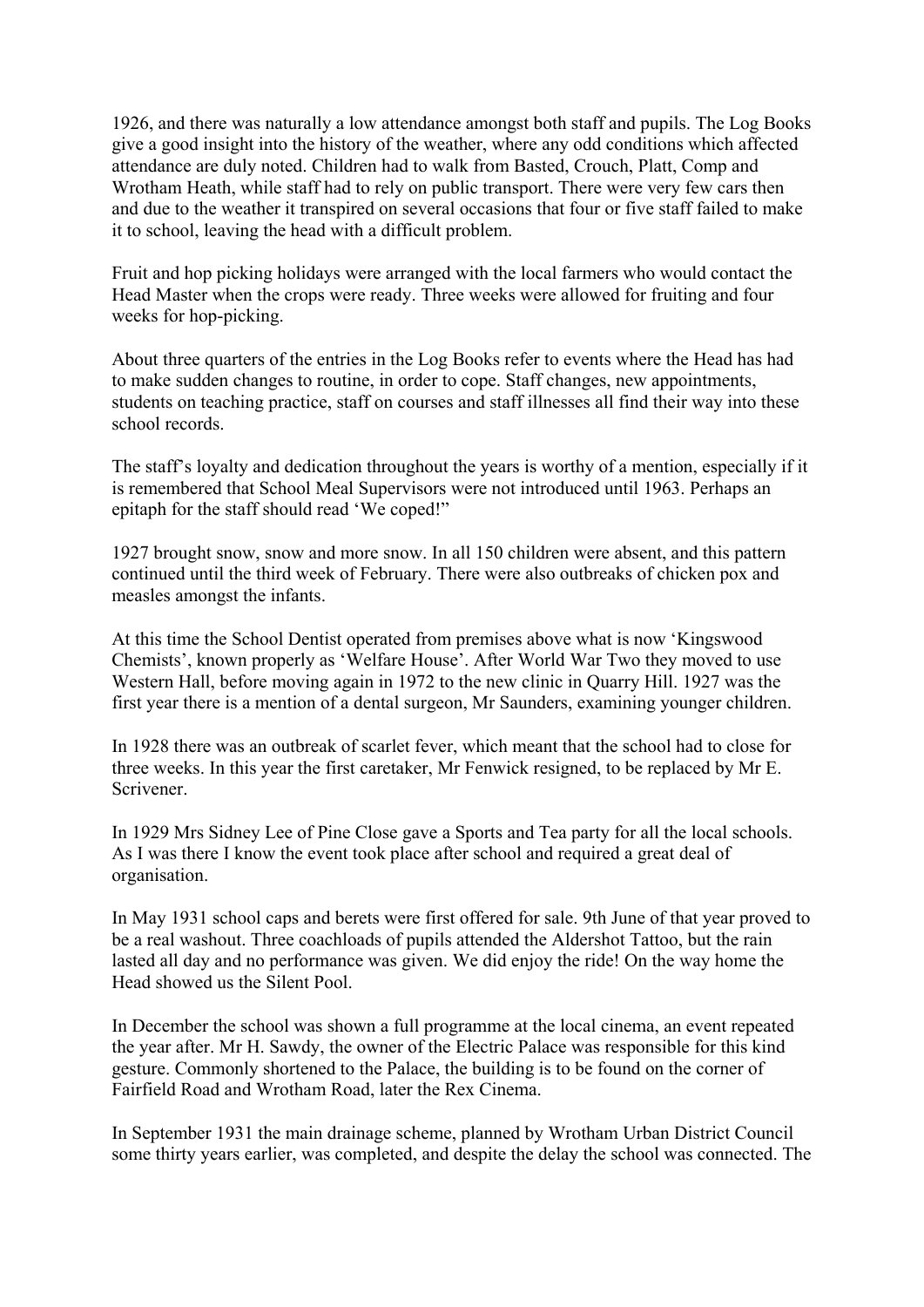smell from the emptying tanker, not at the school itself, used to be terrible. My grandmother at Tudor Cottage would spray eucalyptus on the floor in order to combat it.

Mrs E.G. Hall, the Head of the Infants retired in April 1934, and was presented with a silver tea set from the staff and children, by Canon A.P. Pascoe, now the Rector of Wrotham.

In September of this year thirteen children from Crouch House joined the school. This was evidently some kind of an orphanage in the charge of a Mrs Butler, though exact details have been hard to find.



*Mr W. Hall and staff, 1935* 

In November two hundred children are reported to be enjoying milk at  $\frac{1}{2}$  d for one third of a pint. This was later provided free.

In September 1936 Mr W. Hall retired after twenty five years of superbly dedicated service. Mr P. Minter, Chairman of the Managers, presented him with an 'All Wave Radio Gramophone' on behalf of everybody, and an era had come to an end. He was succeeded as Head Master by Mr Stanley H. McGill.

On 11th March 1937 Mr McGill arranged the first 'Open Day', composed of songs, physical training and dancing, as well as displays of more formal work. The attendance by parents was apparently high.

The Borough Green Parents and Old Scholars Association had its first meeting on 27th September this year. This body perhaps is deserving of its own story.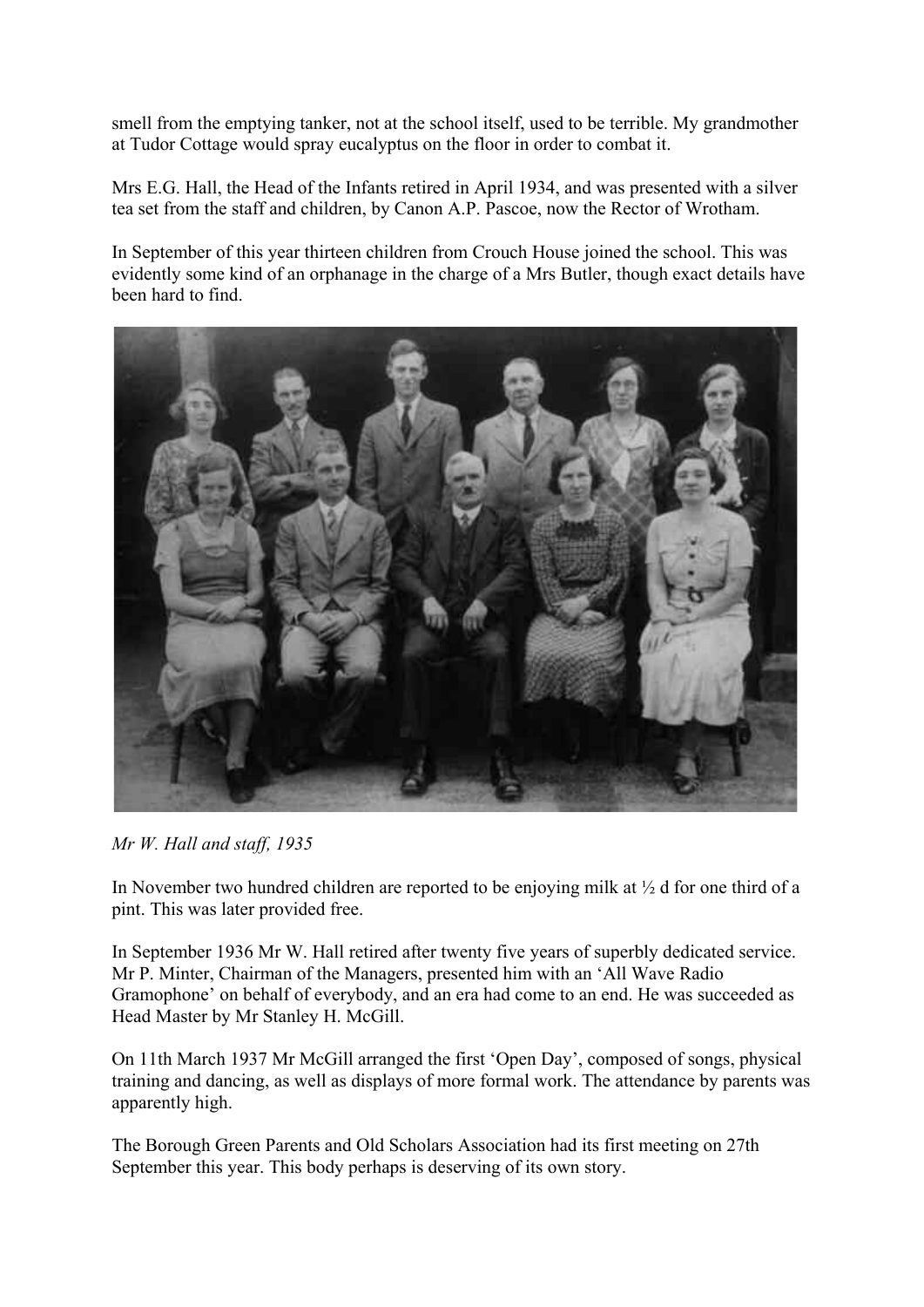In 1938 repairs were made to the cradle at the swimming pool and in March an Evening Institute was formed, which was well-supported.

The first visit to the school of the Head A.R.P. Warden was an indicator that war clouds were forming and on 16th March 1938 officials from the Home Office and the County called to advise on air raid precautions.

Arrangements to accommodate children from other areas were finalised in September, should this prove necessary.

On a lighter note Miss Turner, a School Manager, presented the school with a sewing machine and the Parent's Association gave a new flag staff. There were visits to the silkworm farm at Lullingstone Castle, to the Imperial Institute and to the Ford Motor Works at Dagenham and a new kitchen was being built on the site of the old one, on the side of the school backing on to Station Road.

In March there were further epidemics of measles, attendance going down to 55% and diphtheria affected many of the children from Crouch House.



*Mr S.H. McGill and staff, 1944*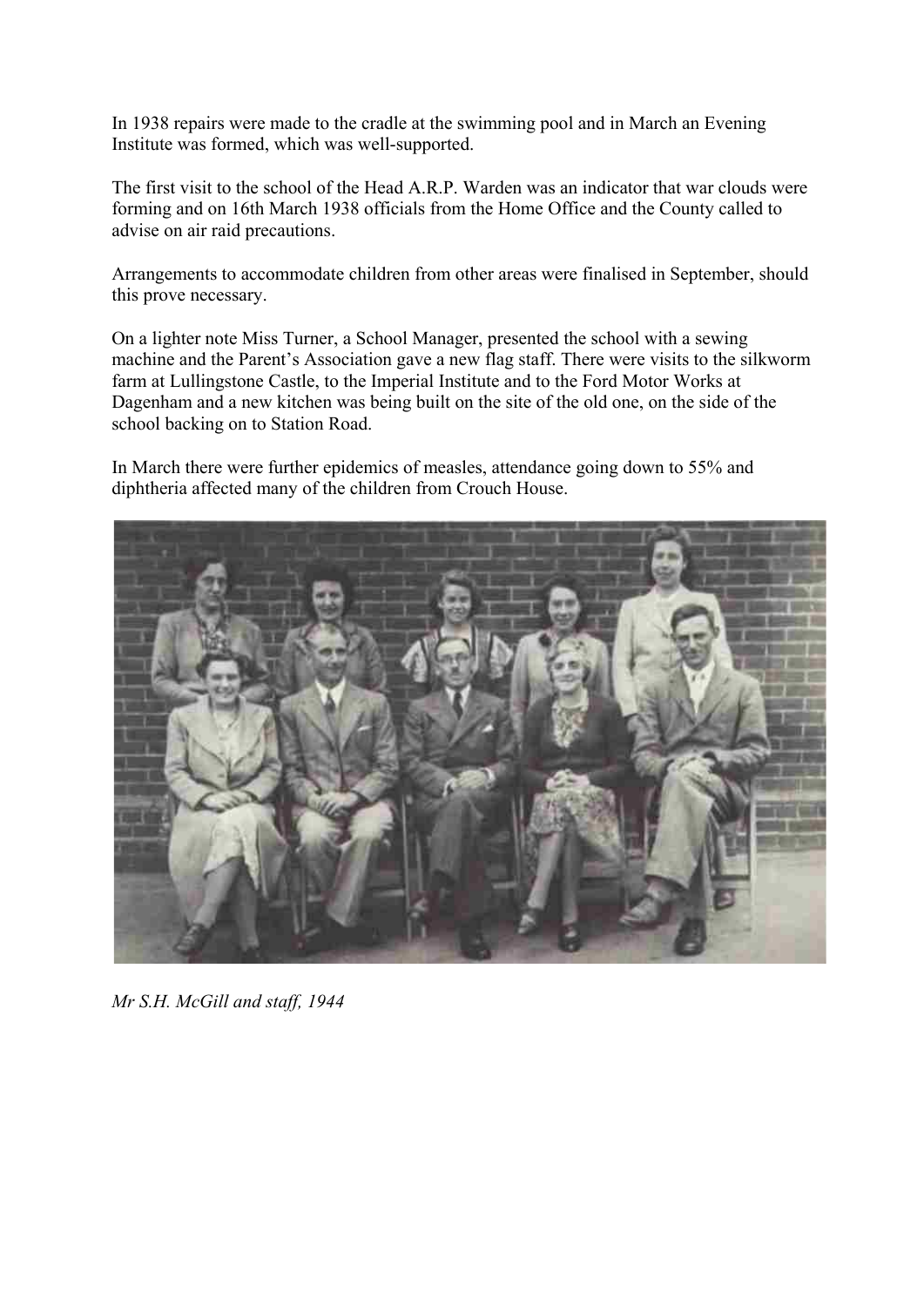## **Chapter Four**

## **BOMBS, BOOKS AND BILLETS**

# **Education during World War Two**

Empire Day was observed by custom together with Jubilees and Coronations, the school joining wholeheartedly with the village in celebrating these events. Extra holidays were given, though not so liberally in the later years.

On 1st September 1939 the school was in use as an evacuation point. This brief statement in the Log Book glosses over a lot of suffering and heartache. Over two hundred children were here who had been parted from their homes and loved ones. There were two hundred sad and bewildered children in strange surroundings – it is a story too deep to dwell on here. The final total of evacuees was three hundred and twenty eight.

Through all the holiday the School Canteen was open to feed the evacuees. The local staff, assisted by devoted London County Council teachers, kept them entertained.

On 25th September the school opened with a roll of 551! The Western Hall, now St Joseph's Catholic Church, and the Baptist Church school room were used to cope at first. Later the Church Hall and the Masonic Hall at Wrotham were also brought into use.

Time-tabling the school must have been a colossal task. Only 150 persons were allowed in the building at any one time, so a double-shift system had to be worked out. On top of all these problems there were the comings and goings of both Kent and London County officials, together with a news team from the BBC.

In December parts of the school were blacked out because of the air raids. Most of the staff stayed on over the Christmas holidays to entertain the children. The canteen had to work at full steam, being declared a 'Catering Establishment', enabling it to hold stocks of food, that would otherwise have needed ration coupons.

January 1940 brought the additional hazard of heavy snow and a short frost, with apparently no water supply from 22nd to 29th January. With a school population of around the 500 mark the problems that this would entail do not need detailing.

Work started on the Air Raid Precaution shelters in February, but there were no lights until January 1941. Mr Gomme made mention that the boys were soaked as the roofs dripped. Heating was supplied at some stage, but not in those early, vital days. The shelters came to be a valuable building resource for the school and in their time were employed as changing rooms, craft rooms, stock rooms and a pottery room amongst other uses.

The school remained open again over the Easter holiday and during the hop-picking holiday, when the staff stuck preventive netting to all the windows.

In October 1940 the day-time air raids started with a vengeance. School work had to be carried on in the shelters, though how this was achieved without lighting is unimaginable. 25th October saw only 32 children present when day-time raids were practically constant.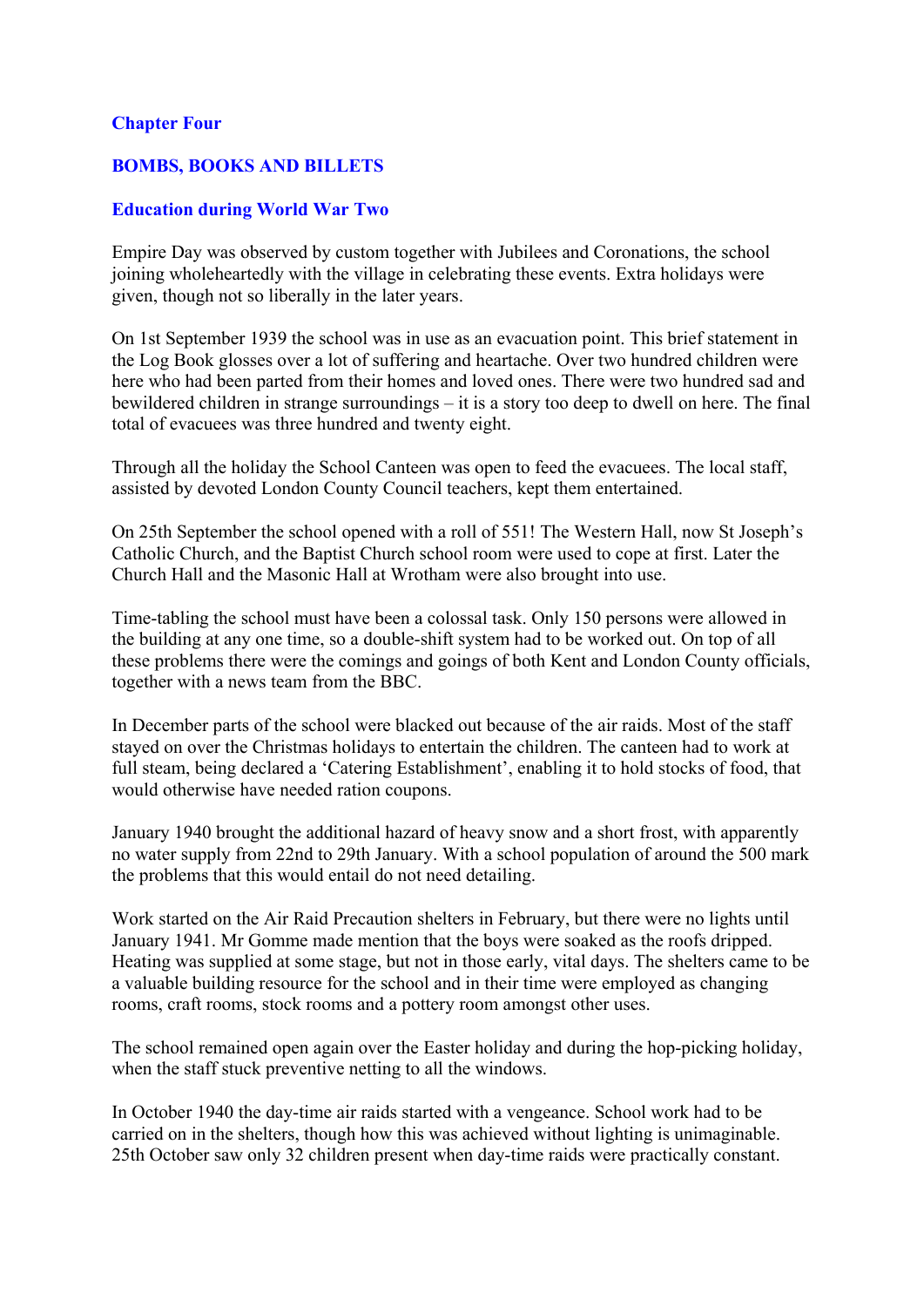Firewatching duties were undertaken by the teaching staff through the war years until stood down.

At 2.20 a.m., 11th November 1940, a bomb fell where the swimming pool now stands. Fortunately it did not explode on impact. Staff, ARP wardens and the police rallied round and sent the children home as they arrived for school. Important documents in the school were removed and all the windows were opened. The bomb was inspected several times and was eventually removed by the bomb disposal squad on 27th November.

On 5th February 1941 there is an entry which states: '150 mattresses delivered to the school'. They are not referred to again, but must surely have taken up valuable space. One wonders if they were ordered for September 1939.

On 19th March 1941 an anti-diphtheria clinic was held by Dr R. Green. As may be seen in the history of the Parents' Association, this was something which had been demanded for years, but the authorities were slow to respond.

From 1939 onwards everyone was supposed to carry a gas mask in case of gas attacks on the country. On 25th March 1941 a Home Office gas van called and 400 children went through it in batches of ten to test their readiness to use the mask when exposed to gas. In May of this year a gas exercise was held in the school.

According to the Log Book there were 312 Natives and 94 Evacuees attending school on 18th July. Many of the evacuees had returned home by this time.

During October tutors from the Margaret McMillan College called to arrange for their students to carry out teaching practice at the school. This process has continued for many years, with often up to three or four students on placement at the school. On some occasions even ten or twelve students would come to observe the cooking and serving of dinners.

The school joined in various fund-raising activities during the war: Warships Week, Wings for Victory, or Salute the Soldier. Quite often these activities were combined with Open Days or National Savings Week. Open Days would tend to be exhibitions of written English, needlework or other handicrafts. A determined effort in one National Savings Week brought in 180 members, the average raised by the school being £5 per week. In the week of 19th October 1945 a special effort produced as much as  $£242 - a$  great amount of money for those days.

During 1943 the raids were less frequent and took place mostly at night, so school was able to function without so many interruptions. On 14th February, St Valentine's Day, the Log Book informs us that: 'Mr Fuller, the Regional Commissioner, inspected fire-watching operations this night'. Subsequent to this, on 5th June, one of our own anti-aircraft shells exploded in the early hours of the morning on the roofs of rooms 4 and 5,

damaging both rooms and furniture – fortunately the fire-watchers were not harmed.

In June 1944 there was a new development, the V1 Flying Bombs. According to the Log there was very poor attendance on 16th June; with half the school in the shelter. The area was declared an evacuation zone, and children were sent far away. Miss V. Gladders, for example, was sent to Mulverton School, Taunton. Instead of being the receivers of evacuees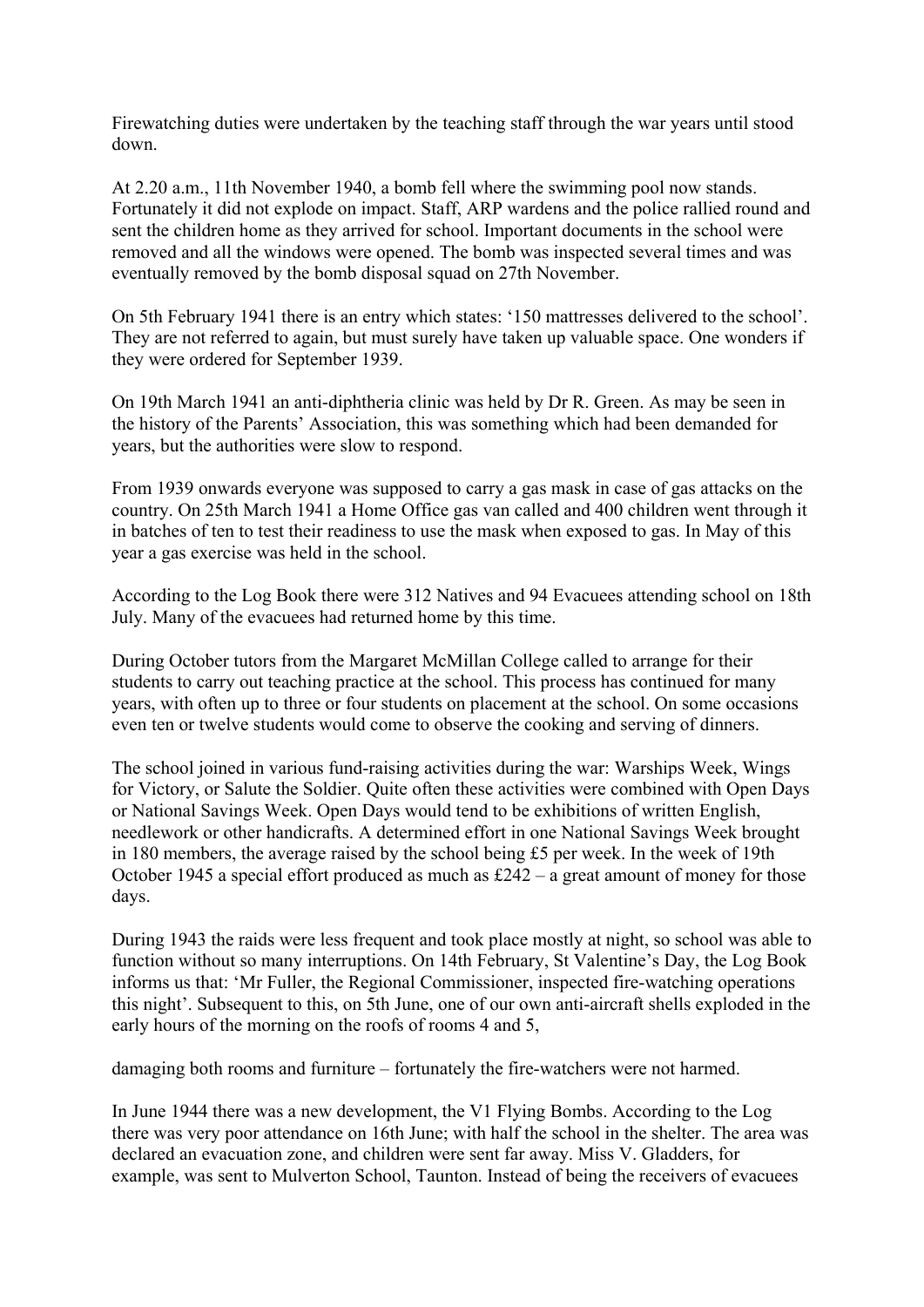from the Blitz, Borough Green was now having to seek safety for its own children. On 25th June the roll was recorded as being 147, a considerable drop.

By 15th August every window in the school had some damage. The caretaker and staff carefully removed the broken panes and nailed felt over the resulting holes, there being no other material. Though room 5 was repaired on 19th October, that night the roof of the girls' porch was damaged.

On 4th December 1944, after suitable farewells, Mr McGill left the school and Mr J.W. Hickman was appointed as his successor, taking up his duties on 8th January 1945.

The final year of the war opened with a very cold spell, reducing attendance to 165 out of a possible 298. On 16th April there is a note to say that the authority first paid for a pupil to be brought to school by taxi.



*Mr J. W. Hickman, with son and daughter*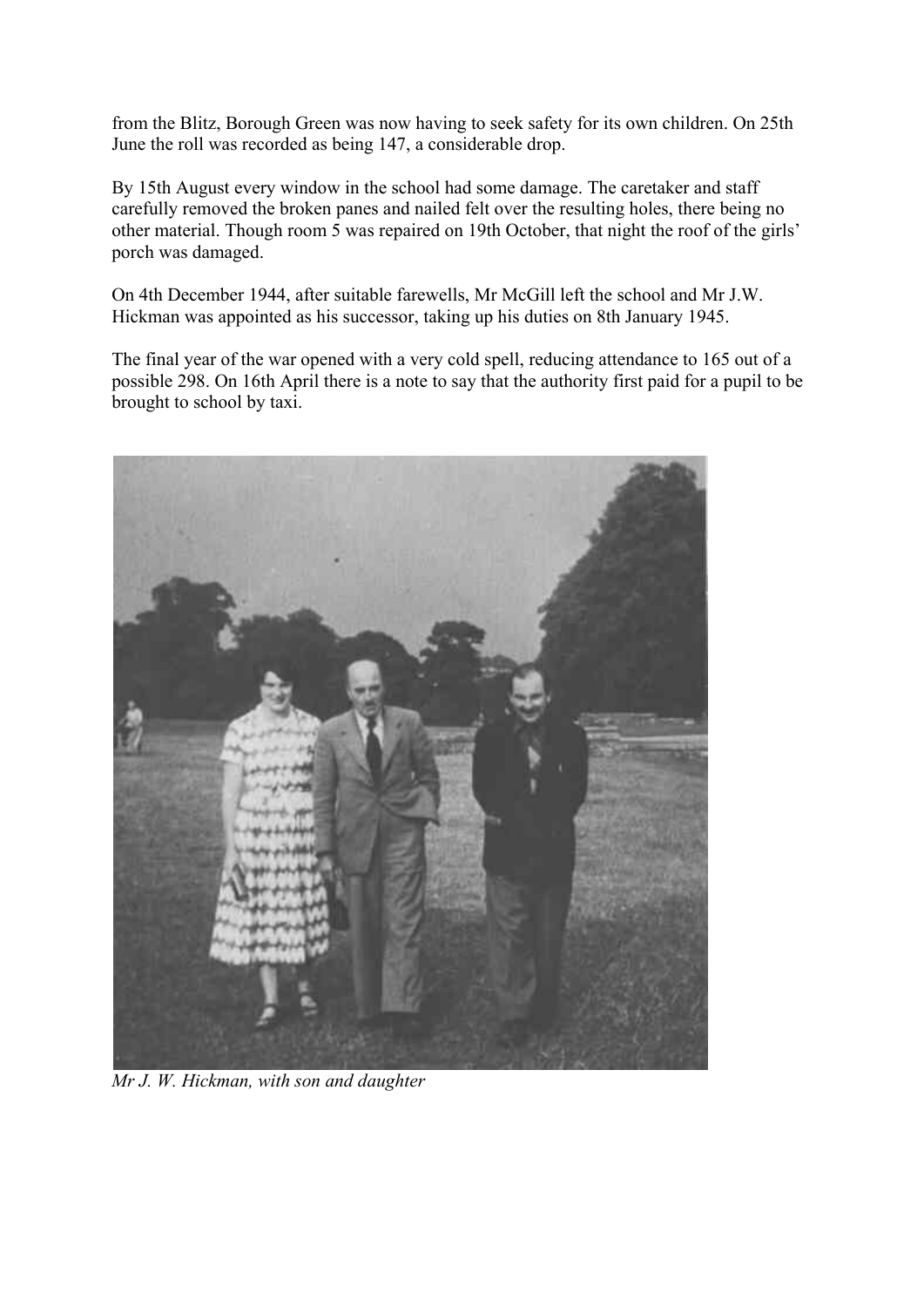# **The Library**

On this same day in April the library van called, leaving non-fiction books for the first time, according to the record. The Public Library had been run from the school by various members of staff since it first started in 1922, when Mr F. Plowright wrote that he -had 54 readers, one third of whom were children, and 45 books. He also stated that he would like more books for children. The Library or Exhibition Van first visited in 1925.

In 1943 Mr McGill noted that Mrs J. Clark of the Old Manor House had taken over the running of the library. She wrote that she would like more books as about 100 land girls were billeted around the village, and also that local workers were making use of the library.

In June 1944 the library was re-housed in the Western Hall, opening on Fridays from 2.00- 4.00 p.m. In 1945 Mrs Clark moved and Miss J. Nisbett was appointed in her place.

In 1957 Borough Green Parish Council pressed for longer hours. In 1962 the library moved to the Church Hall, with Mrs Kitson in charge, the hours now being Tuesdays 6.30-8.30 p.m. and Thursdays and Fridays, from 2.00-5.30 p.m. In December 1966 a move was made to the new Village Hall, opening for considerably longer hours and on more days.

In 1977 the existing library was opened; amazingly encountering opposition from some people, who thought it a needless extravagance. The new library has a readership of 3,000 adults and 1,200 children, a stock of 15,000 books and articles and has silenced its critics by proving its worth.

### **Chapter Five SETTLING DOWN**

So peace had come as last, V.E. Day was on 8th May 1945 and the school enjoyed two days holiday. Now was the time for life to begin to settle down. The school blackouts were removed in July, and the buildings were 'over-hauled'. On 3rd August, the attendance was very low, as both Basted Paper Mills and the Stone Quarry were on holiday, with seventeen Scouts at camp. At the end of year in September, school reports were revived – there is no mention of the pupils<sup> $\delta$ </sup> reaction to this news! In October, with the Borough Green canteen supplying Platt, Wrotham and Offham, 333 dinners were cooked, a figure which rose to 409 by October 1946.

December was a very cold month, with classroom temperatures varying from 38-44 degrees Fahrenheit. In January 1946 a bus was provided for the first time for pupils coming from Crouch and Comp, with the Wrotham Heath children being given season tickets. With temperatures at school being so cold, it is possible that the children were warmer on the journey to school than when they were actually sitting in lessons.

On 6th January architects from the Kent County Council came to mark the school's boundaries, and the Kent Electric Power Company removed the fuses from the heaters in the air raid shelters. After the Easter holidays there was an intake of 23 senior pupils from Mereworth, with one teacher. This entailed the use of the woodwork room as a classroom. On 29th May, all the senior children saw Henry V, a moving film at the cinema, with all the children paying their own entrance money. In 1946 seventeen pupils gained places at Technical and Grammar schools.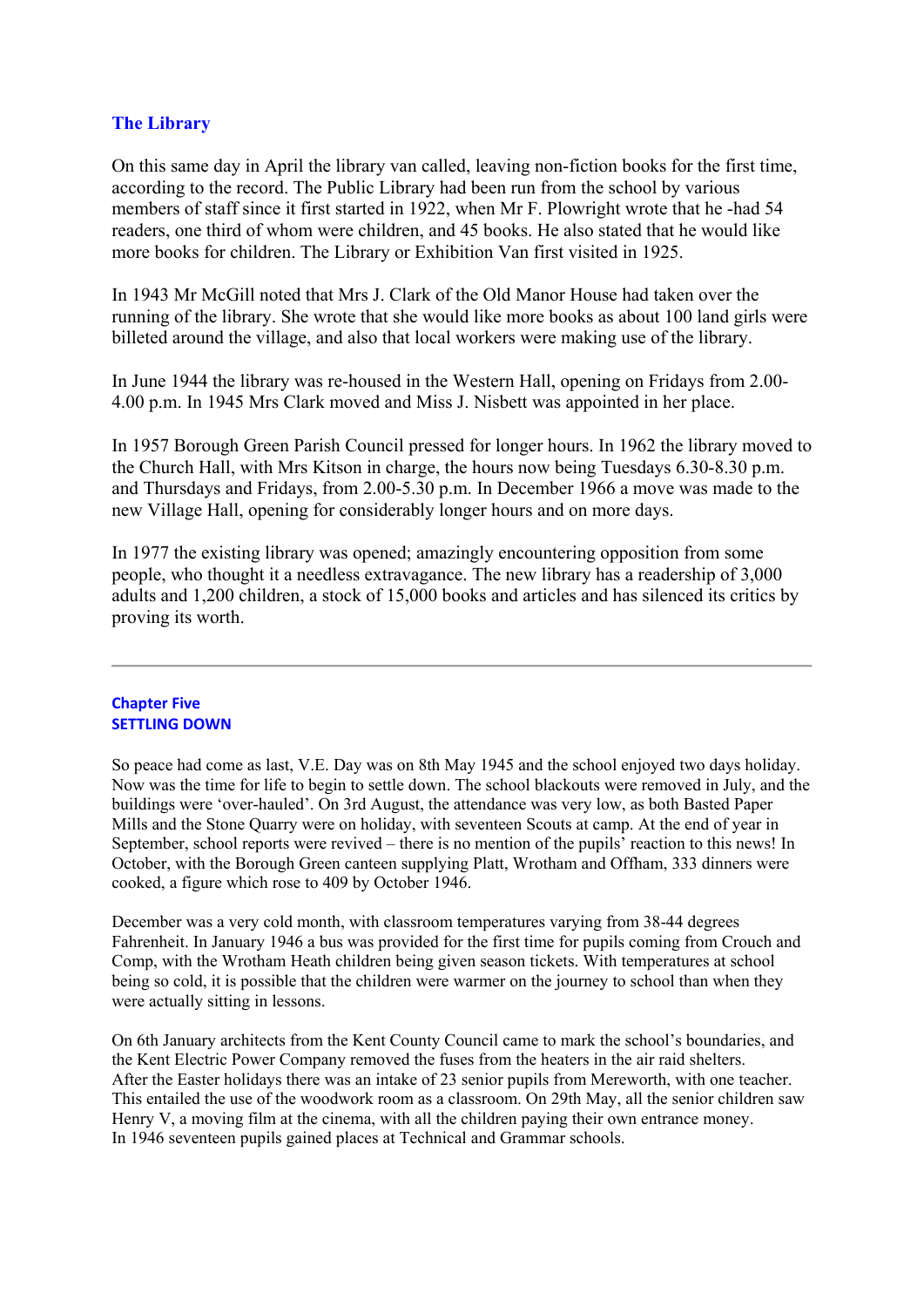The following year, 1947, opened with seven weeks of heavy snow and hard frost. At one time attendance was down to 57%, until the thaw started on 10th March. There were problems with water and sanitation, but with help from the staff, the caretaker and volunteers, they somehow managed to cope.

By June things were brighter however. The children visited local firms to conduct a village survey, and ten schools took part in a District Sports competition.

In September furniture began to arrive for the proposed secondary school near Wrotham. There had been conferences regarding this school as long ago as 1931. In October German Prisoners of War began digging out the foundations for the 'temporary' Horsa huts, some of which are still in existence today. A later entry, September 1948, says that woodwork and cookery are now at Wrotham Secondary School. This meant that the woodwork rodm could now be used as a proper classroom, leaving the Hall free for the first time since Easter 1946.

It was in October 1947 that the first polio case was recorded. It was not until 1st December that the school was fully staffed, there having been many staff absences due to illness, since June.

In 1948 the Juvenile Employment Officer arranged for the senior boys to visit an R.A.F. exhibition at Messrs Rootes, Maidstone.

In May, a large food parcel arrived from a school in New Zealand, with which the school had been corresponding. On 17th December, a further food parcel arrived, weighing over one hundredweight, just in time for the Christmas party. October had seen the first visit of a Mobile Film unit, and in November the Canteen moved to the old Cookery room, fully equipped with new gas and electric appliances, in order to be ready for opening in January.

On 10th January 1949 the top three classes joined Wrotham Secondary School, accompanied by three teachers, Mr R.T. Dixon, Mrs Money and Miss Dale. This move also brought the subsequent unusual entry: 'The Excise Officer called and collected the Methylated Spirit Book, as this commodity has been transferred to Wrotham Secondary School.' In June of this year there were 52 cases of measles reported, and at Christmas prizes were presented for good work and endeavour for the first time.

In April 1949 there was a fall of some six inches of wet snow, which festooned the roads with telephone and electricity wires, bringing traffic to a standstill until the wires were removed. The snow then thawed that same afternoon, by which time many young trees and bushes had been destroyed.

A visit was made to Linton Park to see the West Kent Federation of Women's Institutes producing 'A Pageant of Kentish History' and a concert including pieces by Mozart and Hayden was given in school by a string quartet, enthralling the children.

1951 opened with a variety of epidemics, including measles, flu and whooping cough. The absences went up from 50 children on 15th January to one hundred and one by the 18th. By 2nd March there had been 38 days lost through staff absences. One week later there were 152 children absent, and it was not until the middle of April that attendance climbed back to 90%.

The Festival of Britain was taking place on the South Bank, with Wrotham Secondary School staging a marvellous exhibition in the Educational Hall. Seventy seniors from Borough Green visited the exhibition on 28th May.

At the close of the school year in September a note is made in the Log Book to the effect that the spare classrooms, used to this point by Wrotham Secondary School, are once again vacant, with the hall once more being free.

1952 saw the usual measles epidemic in July, and schoolwork was lightened by visits to the Tower of London and London Zoo.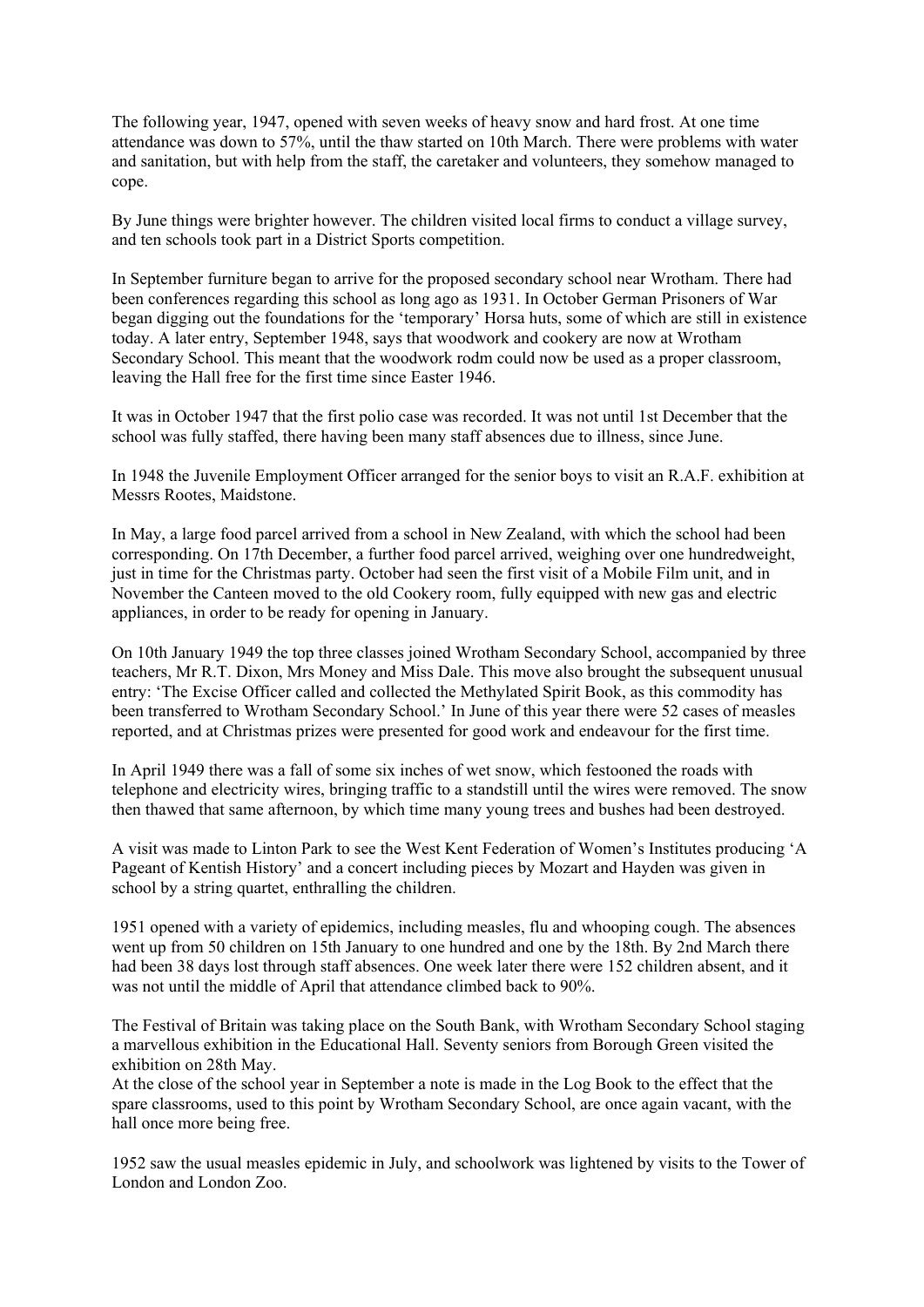1953 opened with very heavy snow, resulting in 61 children being absent for the week commencing 6th January Scripture lessons were being taken by two Church Army Sisters. It was also during this year that Herbert Marsh first joined the staff at the school. At the end of May there were three days holiday for the Coronation of Queen Elizabeth II, followed by two days for half-term In June two hundred and seventy nine children were taken to the Odeon in Sevenoaks to see the film, A Queen is Crowned.

In 1954 there was hard frost and slight snow at the end of January and the beginning of February, causing worries for the caretaker and staff. Wash basins and waste pipes were frozen as were the outside toilets, which had to be flushed by bucket.

In April a professional educational puppet show was arranged. Children from Offham were invited and the 6d attendance fee covered the hire cost of eight guineas. In June the senior boys visited R.O.S.P.A. house, on a trip organised by the Maidstone and District Road Safety Committee. When the new school year started on 24th September 1954, there were 335 children on roll, with ten teachers and the Headmaster. Many of the children lived on the new estates at Tollgate and Fairfield, which were well established by this time.

The statistics show that 1955 was a worrying year for staff, parents and of course the children. There was snow, snow and more snow from 6th January until 7th March. It was not until 7th May that things began to get back to normal with attendance being up to 92%. Over the same period there were outbreaks of flu, colds, mumps and chicken pox.

In July there was a visit to the Kent Agricultural Show in Mote Park, attended by 77 senior boys and girls.

Borough Green was growing and as evidence of this, class registers were ordered which could hold sixty names. In November the Kent County Police started cycle maintenance and proficiency classes, which continued until taken over by volunteers, amongst whom the late Mrs J. Kelsey was outstanding.

At the end of the year Mr Hickman left after 11 years' dedicated service. The school said goodbye, presenting him with a gold watch.

================================================================================

## **Chapter Six IMPROVEMENTS INSTIGATED**

Mr E.E.H. Field was appointed the new headmaster on 1st January 1956. He was to remain in this post for the next 27 years. In March Mr George Gomme retired after 37 years, liked and respected by all his pupils.

In April there were 380 children on the roll, with one class having to be held in the Church Hall. Mr Field, with the aid of the Managers, and naturally the Kent Education Committee, sought to find an early solution to such problems. By 1958 a new extension was provided with a room for the staff, who had survived all those years without one.

By 1957 the roll was 397 and the school gardens had been much reduced. In February the first Crossing Patrol Warden arrived, and by April the roll had increased to 423.

In May of this year children started swimming at the Greenways Pool in Addington. (The editor well remembers these trips, the water was perishing !)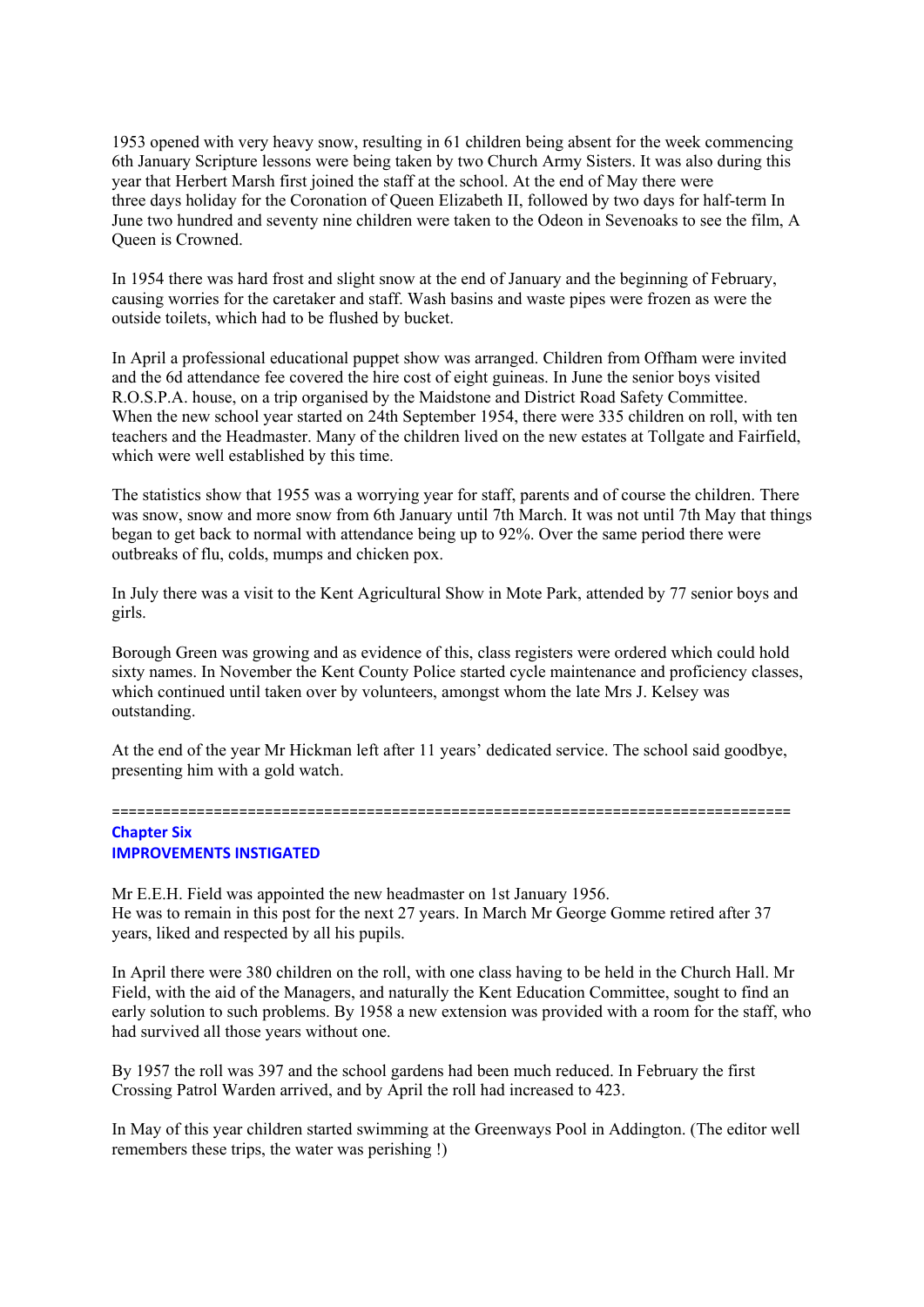In July the first 'Summer Revels' were held, with children dancing, acting and singing. There were a few sideshows and £50 was made. At the end of July Mr Marsh completed his first stint at the school and the clerical assistant for eight years, Mrs A.O. Williams also left.

In October 1957 there was the first outbreak of Asian Flu, with attendance dropping to 65%; On 5th March 1958 the first break-in of the school's history occurred. The last day of July was another landmark in the school's history, from now on only children of primary age were to attend the school.



*Mr E. H. Field with school managers and caretaker and cook*

In January 1960 the footbridge over the railway line was opened, thanks to the efforts of Borough Green Parish Council. Until this time the children had to walk across the road bridge, on a very narrow pavement, so their safety was greatly enhanced.

From September of this year the local ministers, the Rev. A.W. Van der Meulen, and Pastor D. Dawson took it in turns to take assembly on one morning a week.

By 1962 five new estates had encompassed the village and the Managers decided the school would need extra accommodation. In January of this year, there was another break-in, and much valuable equipment was stolen. The burglars, who came from out of the area, were apprehended and given six months jail sentences.

At the Christmas Party the staff gave their first pantomime. These have been a feature ever since, and have been much enjoyed by the pupils.

1963 proved to be another very cold winter. It was the coldest spell for over 100 years, according to the record. The wash basins and toilets were continually frozen and the children were sent home at lunchtime. Somehow the school coped, though the problems for the poor caretaker must have been immense.

In April hutted accommodation was provided to cope with the influx, the roll now being 411, with the Head Master and 13 staff. The huts were warm, spacious classrooms, looking out onto the playing fields. In June the District Sports were revived, with five schools taking part. In July Miss Griffin,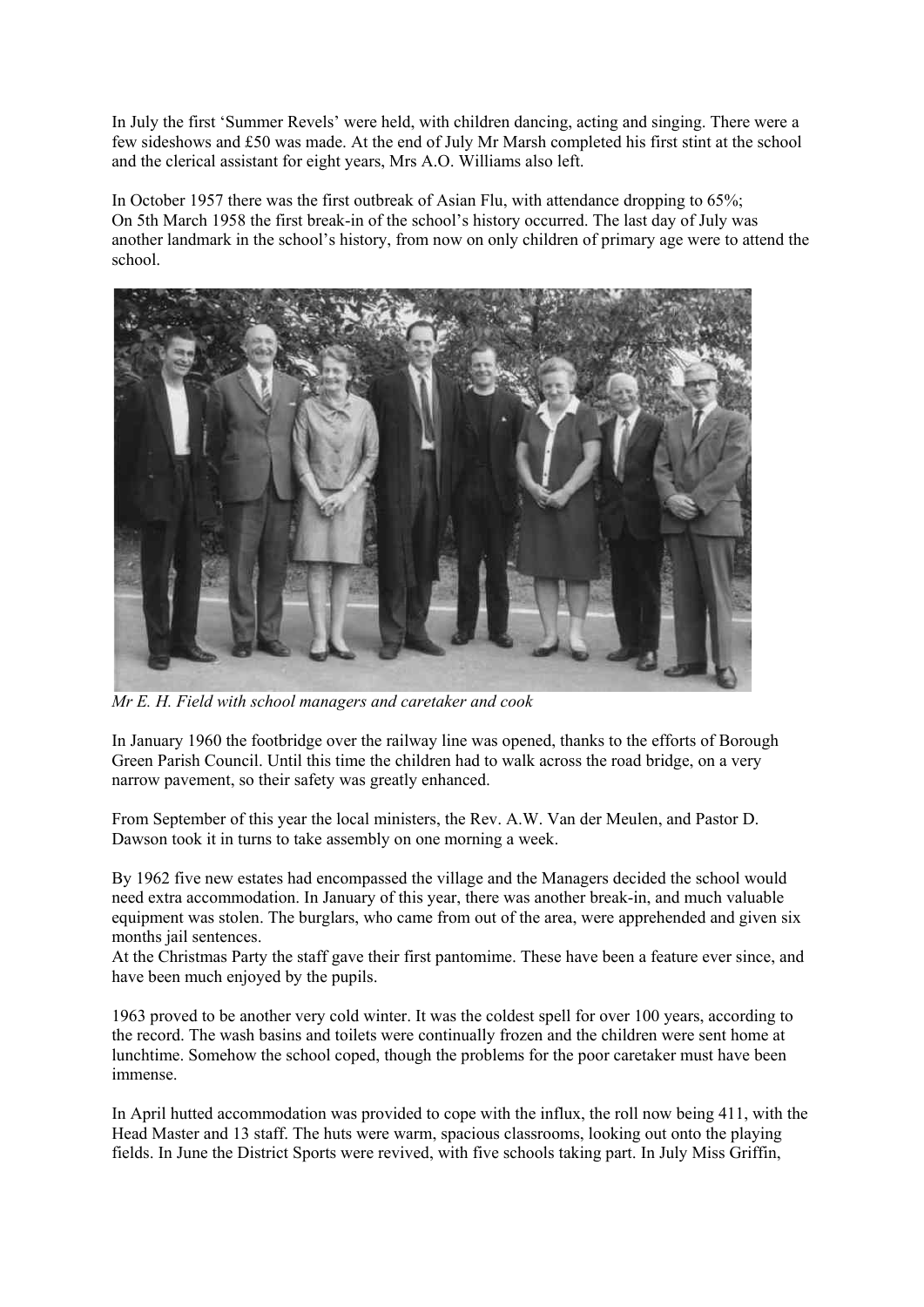who had been at the school for 28 years, took her sad farewell, with Dr Say, the Bishop of Rochester giving the address and making the presentation.

In April 1964 a new classroom and indoor toilets were taken into use in the East Wing.

It was also in this year that the Swimming Pool Fund was started, raising £1,000 in nine months. How many 3d bits could you fit into a tube of Smarties? This was one of the many ways in which the cash was collected by both children and parents. It was an example of voluntary work at its best. The staff and parents slaving away, with the Head Master feeding the concrete mixer. Only a year later, on 2nd June 1965, the pool was officially opened by Miss Judy Geegan, the Olympic swimmer. The pool, with heating added, is there for all to see.

In July of this year, for safety reasons, the roller towels in the lobbies were replaced by paper ones. Over this period the school was producing concerts, teaching recorders, singing in public, entertaining old people, and taking part in festivals and competitions in Maidstone and throughout the district. Mr J. Fulljames, Miss Porter and Mr Winders-were largely responsible, with much support from the rest of the staff.

In May 1966 there was the first conference on the proposed three tier education system, which was occupying everyone's mind at the time.

In this year the school entered the local carnival winning the first prize

with the Bayeaux Tapestry. In October there came the dreadful landslide disaster at Aberfan, when the children raised £43 to send to the fund. On 5th June Mr Marsh returned to the school as Deputy Head, and straightaway started his classes singing, which continued the school's tradition of entertaining people in the community.

In August, Mr Ron Fissenden started as caretaker of the school and it was in October of this year that six school meals supervisors started, giving much needed relief to the staff, who were still ready to help out when required.

By 1967 the arrangements for serving school dinners were causing concern, and the School Meals Organiser visited to see the problems at first hand. The meals had to be transported across the playground in large metal containers. This was held to be 'simply appalling!', especially in winter conditions.

On 13th May a further visit was made, with the result that plans for the new hall and kitchen were drawn up on 5th June 1967. A further two years later, in January 1969, Commander Doran, the Kent County Council Member for Borough Green called to inspect the kitchens and it was a full three years later before the hall and kitchens were taken into use, on 10th February 1972.

In 1968 there were 418 pupils on the roll, with a staff of the Head Master plus thirteen teachers. The pottery class started by Mr Field was flourishing and in July 1969, eleven pots were sent to an exhibition in Folkestone. By February 1972 the pottery had moved to the old kitchen and many children were producing excellent specimens.

1970 saw the introduction of 'At Home' meetings, with parents meeting teachers more informally to discuss children.

In the early seventies, visits were made to Holland, Belgium and France but these were not continued as they were proving too costly.

Still keeping up its early traditions of attracting academic interest from overseas, the school entertained five visiting American Professors of Education on 25th June.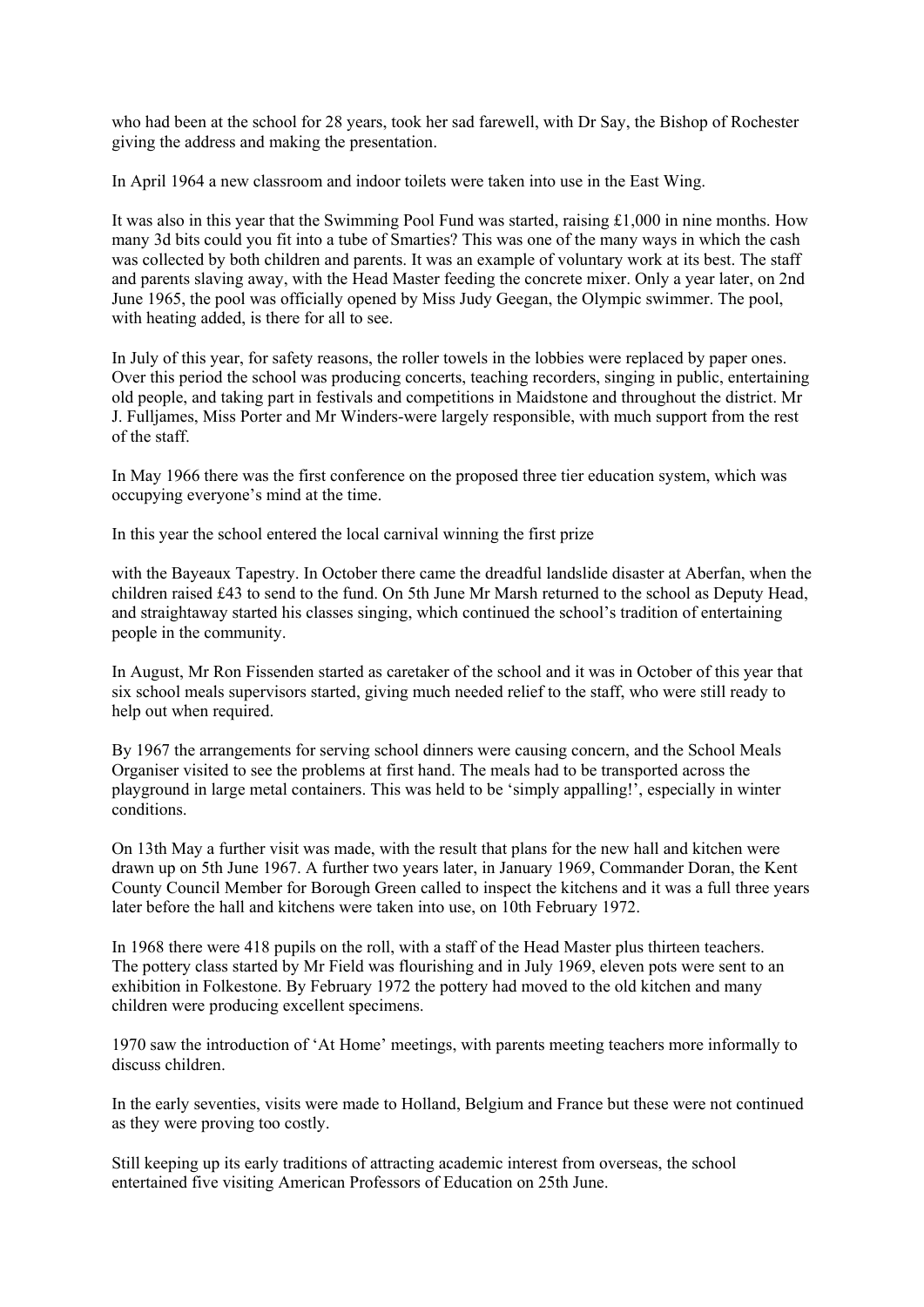Still expanding and improving, it was on 2nd May 1972 that plans were drawn up for the new Resources Centre in the lobby. This was way in advance of the movement in education for Resource Centres and has proved to be an invaluable asset to all children, in assisting learning through experience and self-directed learning.

In July the idea of the 'At Home' meetings was extended, with the result that parental interviews were made in lieu of written reports. Again Borough Green Primary School was a leader in the field, introducing and executing policies that are still trying to be introduced by local education authorities in other parts of the country.

In June Mrs P. Hatcher was appointed to the school, where the roll was now 440. To cope with this number a second mobile classroom arrived in August. Two sponsored walks around the school meadow in the lunch hours in June had raised £450.

In 1973 the footpath from the railway bridge to the school was opened, increasing the safety for children walking to school. Mrs Thatcher, then Minister of Education, visited the school and she promised that a row of trees would line the railway boundary. This promise was fulfilled in March. In May the new school block was taken into use. The old school was rewired, with new strip lighting, and the Parents' Association built and presented the new pavilion, which was opened by Colin Cowdrey, M.B.E., former Kent and England cricket captain.

In 1974 Mrs M. Lowe retired after 17 years as a clerical assistant at the school to be replaced by Mrs Joyce Riddle.

In anticipation of new legislation, the parents met the school governors at a cheese and wine party in December.

In January 1975 the managers inspected the broken boundary fence, and perhaps indicating the change in the financial climate that prevails in education to this day, no satisfactory solution has been found to its repair.

Miss Coates started teaching at the school in April, and the staff ran the Tonbridge and Mailing District Playscheme for a second year. In October of this year the Infants Department introduced the idea of a 'Parents' Talk-in' over two afternoon sessions.

In 1976 as another sign of changing times, Mr Field attended a conference at Divisional Office on children suffering from non-accidental injury -'battered children'. In June of that year there was a meeting at the school between staff and Social Services to discuss the future of two children. Mr Field recorded in the Log Book that this was his first meeting of this type in twenty years at the school.

1977 saw a sensible decision in that council elections which had closed the school throughout its history, would now be held in Room 8, with the rest of the school operating as usual. (This was also the year when the editor returned to his old primary school to complete three weeks' observation prior to commencing teacher training course. He would like to thank the staff for their help and advice. As he has since completed a Master's Degree in Special Education and risen to be the Deputy Head of a special school, some of their expertise must have rubbed off.)

In 1979 the Borough Green Young Wives are invited into the school to see the infants at work. The roll is now down to only 279 children, with the head plus ten teaching staff. In just eight years the roll has dropped by 160 children.

In 1980 Mr Field was present when the old Infants' School was dedicated as the new Parish Hall, the building having great significance and many memories for pupils through the years.

It was in this year that cut-backs in education started. In April the Divisional Education Officer visited the school to explain to the staff, the re-deployment of teachers caused by the falling rolls highlighted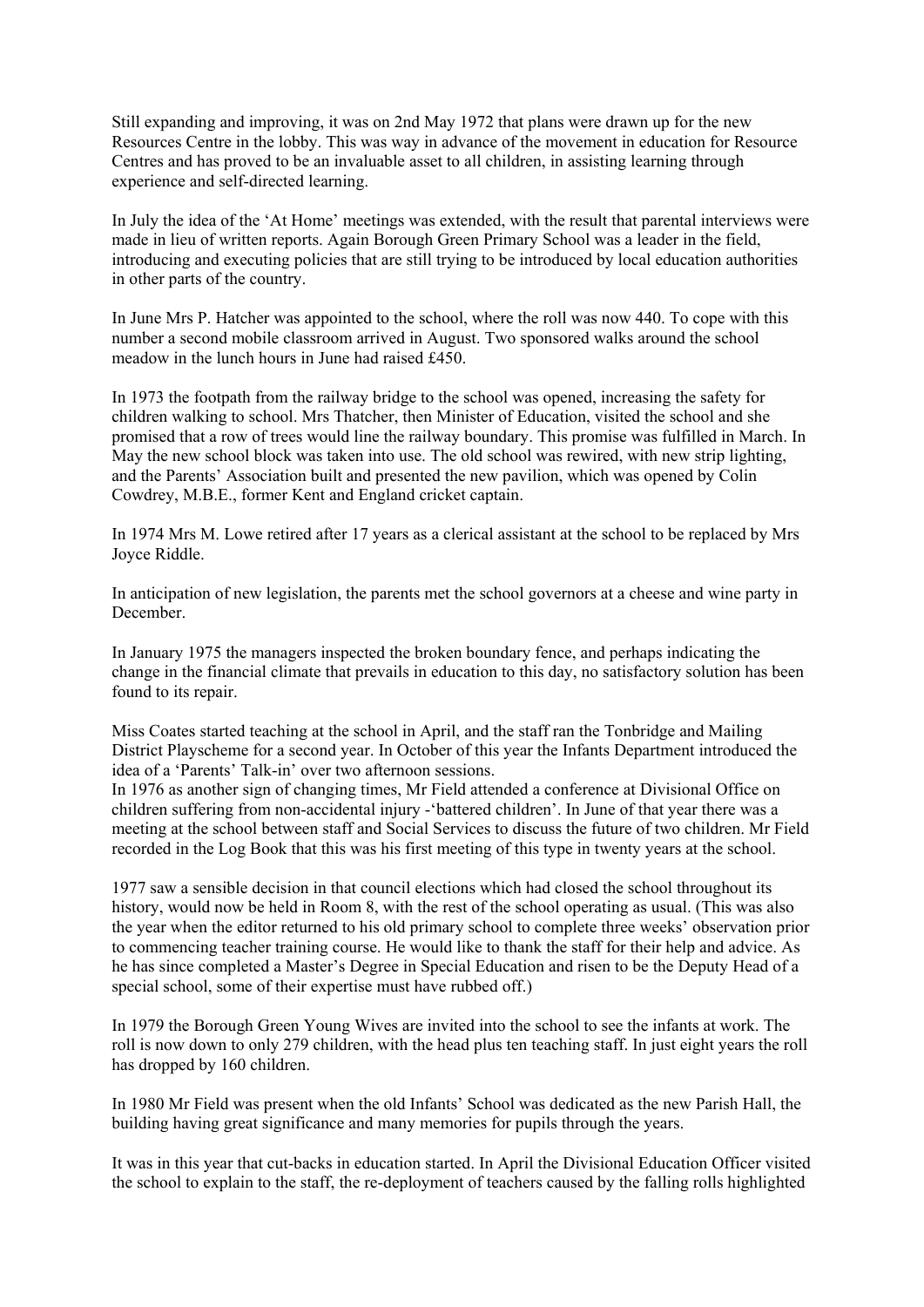above. In September the roll was 229, falling to 197 by September 1982. The new block was now surplus to requirements, having only been in commission for nine years, and proposals were put forward for its use.

Mrs S. Williams left after 15 years to take the deputy headship at Wrotham. This year also saw the elections for the first two parent governors.

June saw a new experience in Borough Green. Children from a gypsy encampment in Ightham suddenly arrived at the school. Thirteen older children were accepted, and with the help of a trained and qualified Travellers' Teacher, the younger ones were also taken on, a total of 24 children in all. When its rolls were at their height, over the four hundred mark, the absorption of 24 children would have been much easier. When such a group makes up /8th of the school population then problems were bound to follow. Turbulent dinner breaks were one of the few comments recorded in the Log Book. In July the ground owners obtained a court order, and the gypsies moved on, their problems not solved, but moving with them.

On 5th October, Mr Keith Woodhams, a past pupil, who had fought in the Falklands Campaign, spoke to the children in Assembly. This was followed in November by the author's 'Borough Green Past and Present' Exhibition, which was housed at the school for five days, proving of great assistance to the 'History Trail', the school's local history study.

In 1983 'Open Days' were held during school hours, and no longer in the evenings. It was in July of this year that Mr Field retired after another twenty seven years in the magnificent Borough Green tradition of dedication and innovation. Two special concerts were given to commemorate his departure.



staff 1989 *Miss C. Pickard and serving staff as of 1989* ==============================================================================

# **Chapter Seven**

# **IMPROVEMENTS CONTINUED**

On 6th September 1983, we saw the advent of Miss Pickard as Head Teacher, the first female teacher to hold the position. The roll at the school was now 194, with the Head and six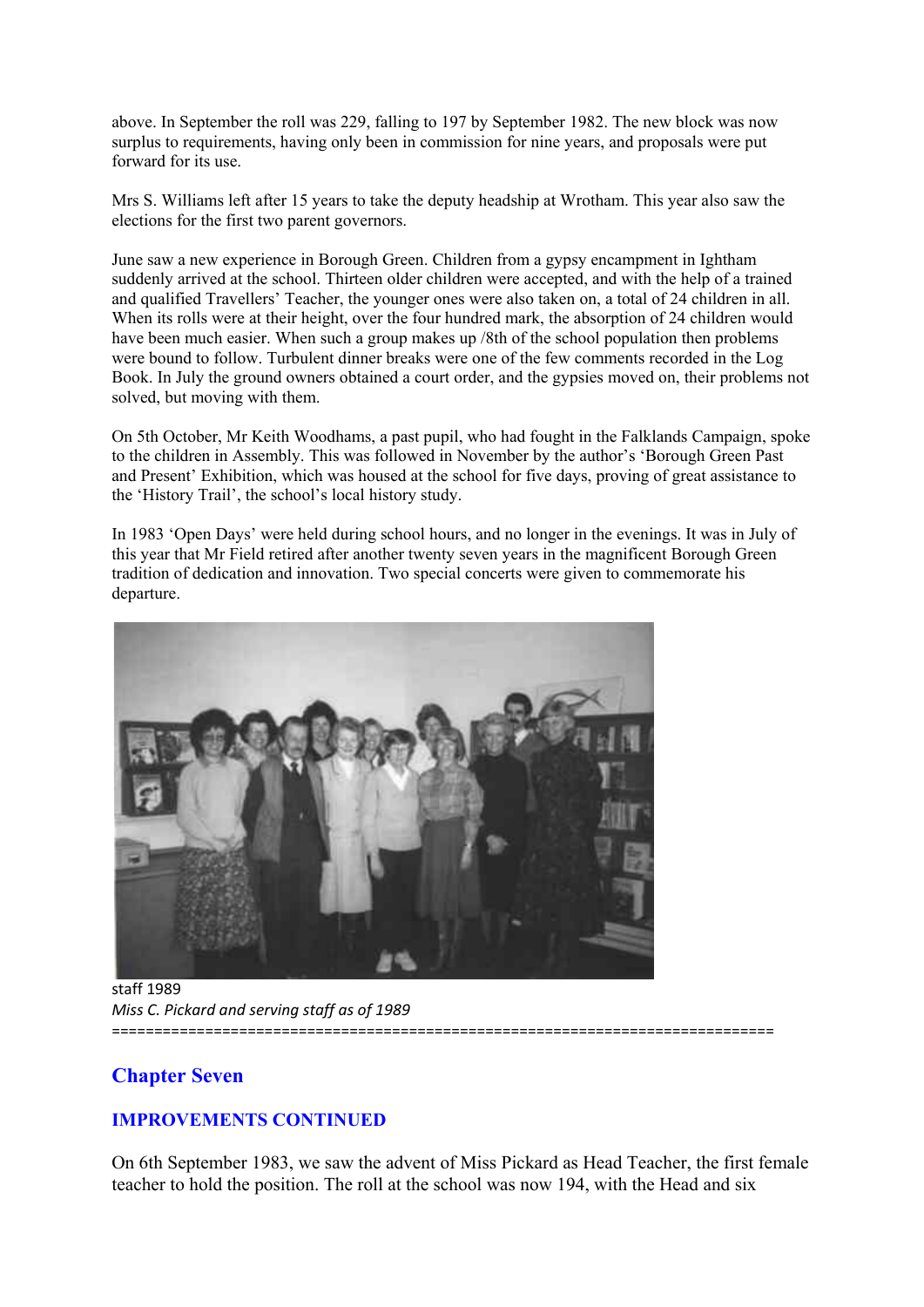teachers. In October two teachers went on a 2-day course on the Use of Microcomputers; Information Technology had arrived! November saw a meeting to discuss privatised cleaning.

In December the school added to its fame, when the 'Dance Nativity', produced by Miss Coates, was shown on T.V.S. at Christmas. The school was on T.V.S. again in October 1984, and there was a third appearance in July 1986, when the Rev. Tony Powell produced a mock Royal Wedding.

In May 1984 Mr Willard, a local farrier, brought his portable forge to the school and gave a demonstration of how to shoe a horse. In October, the children planted 50 pots of wild flowers to create a nature area, and in November, one hundred and ninety three trees, supplied by the Kent Education Committee, were planted by the children in the school meadow.

In November there was a 'Book Week' to celebrate the opening of the new library and computer room in Room 8.

1985 opened with a visit to the London Museum, and a performance of the Nut Cracker at Covent Garden. This was a visit of special significance as a pupil from the school, Neil Dugay, had won a national competition to design the costumes.

In June there was a two day course at Borough Green, on the Use of Computers, for surrounding schools making use of the school's equipment.

July 8th and 9th were Open Days to mark the completion of the school's contribution to the Domesday project.

In 1986 the school commenced new maths schemes, with the result that once again Borough Green is visited by other schools and academics to draw on the staff's expertise and experience. Between 3rd March and 7th March a sponsored maths effort raised £1,100 for the school. By 3rd May 1986 the school had two BBC microcomputers in use, and two Nimbus ones.

By November the pupils had raised £600 for Save the Children Fund, as a result of their efforts over two years.

On 20th November there was a technology competition for local schools- Borough Green won their section.

In 1987 we find history repeating itself. In January there were four days heavy snow, the roads were paralysed and the school was shut for one week. If we remember earlier years, they used to cope!

School numbers were increasing, and by September the roll was up to 243. In October came the hurricane that devastated the south-east of England. Fortunately the school only lost some tiles, though a few trees were damaged.

==================================================================================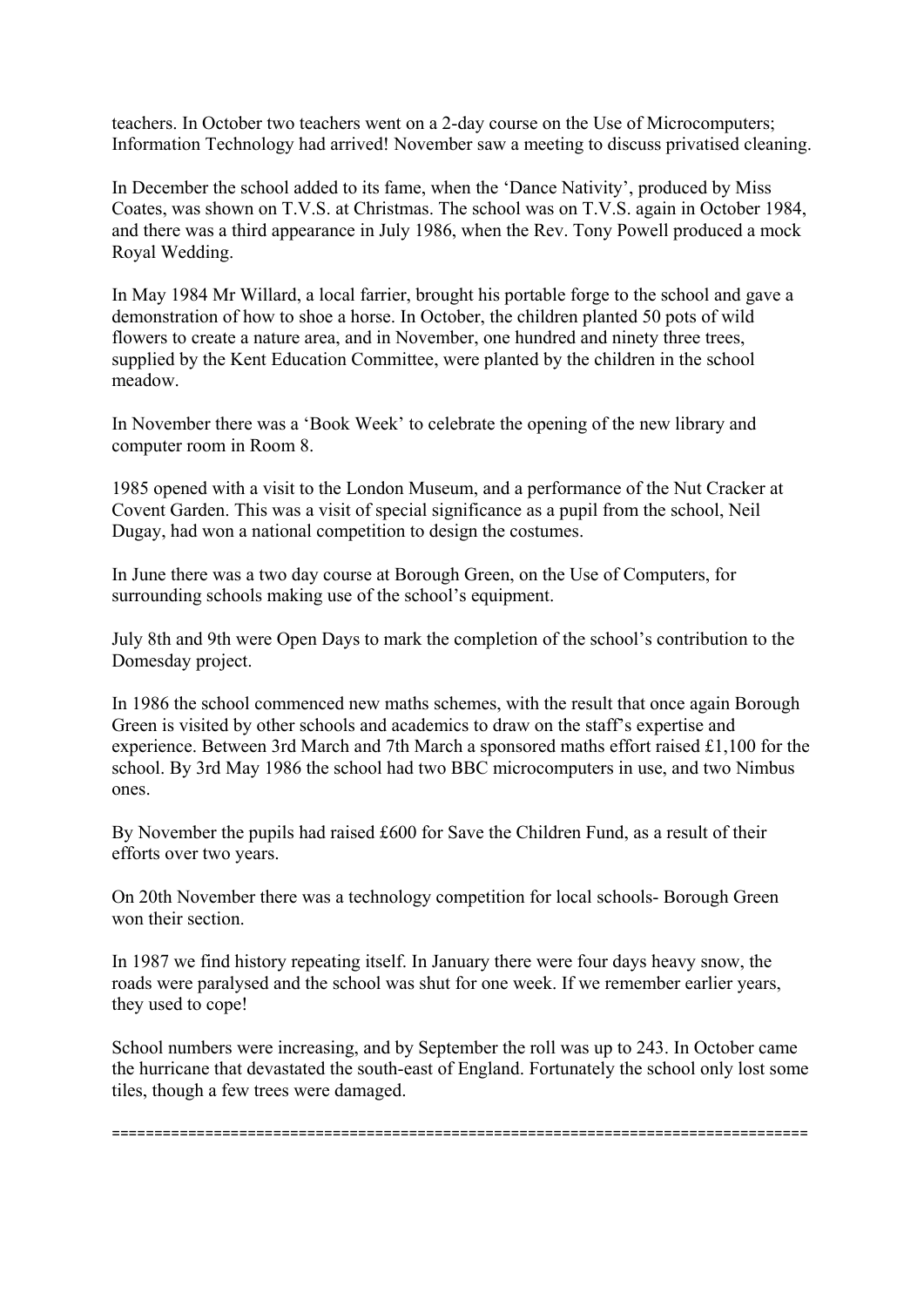#### **Chapter Eight**

#### **CONCLUDING REMARKS**

Christmas 1987 came and went and before I realised it, so had 1988. I am hoping that this little book has proved of interest to some, brought back memories for others, and shown that history is both past and present in a tradition that carries on into the future.

Omissions there may be – who can forget the water pistols in 1930, when the water consumption at the school was supposed to have doubled? Mr Hall collected them all and then ceremoniously cast them into the school's furnace. What about the boy who left the fingerprint on Mr Hall's car? Or yet again the mallet yielded by a certain gentleman!

We will all have our own vivid memories of the school, which will have particular meaning only to us. No-one will have been untouched by their years at Borough Green Primary School. I trust this book will help you remember, not only staff but your school friends. Where are they all now? ==================================================================================

## **Chapter Nine AN EVOCATION OF LEARNING**

There follows some brief details of the people that have guided the school over the years – for the head teachers, then other key players on the school stage. Some of them stayed for one year, others for longer. They have all left a memory in the children who have passed through their hands. In the space left I can only name but a few, those who have served longest. They must represent the others, who may have contributed much but for a shorter period.

#### **HEADMASTERS**

Success in any sphere of endeavour is dependent on the quality of leadership at the top. This has been shown throughout the history of Borough Green Primary School. There have always been problems, so many trials or tribulations. In the past these were in the main due to situations that developed in school, or as a result of growth in the village. In the present era, when cutbacks are the norm, problems and difficulties are imposed from outside the school. The school has moved and developed over the years with great success and of its own accord, thanks to good leadership, let it be allowed to continue!

The first Head Master was Mr William Hall, who held the post from 1911 – 1936. His wife, Mrs E.G. Hall, was Head Mistress at the Infants' School, transferring to the main school in 1922, to act as Teacher-in-Charge of the Infant Department. They lived to celebrate their golden wedding anniversary in 1949, a rare event for people employed in the teaching profession. In July 1950 Mr and Mrs Hall visited the school for the last time, with Mr Hall dying in November of that year. He was buried at Lancing.

Mr Hall was a man of many talents, playing football in his early years for Clapton F.C. At the school he promoted football, cricket, swimming and water polo. He was a keen musician, expecting every child to be tone perfect. His other interest that he brought to school was gardening. Above all else he was a SCHOOLMASTER, his discipline being absolute but just. The vast majority of the pupils left the school with a firm grip of the three R's.

He was followed by Mr Stanley Havercroft McGill, who was Head Teacher from 1937-1944. Mr McGill was a firm believer in public relations and in his first year of office he inaugurated the Parents' and Old Scholars' Association. When war started in 1939, he was an absolute pillar of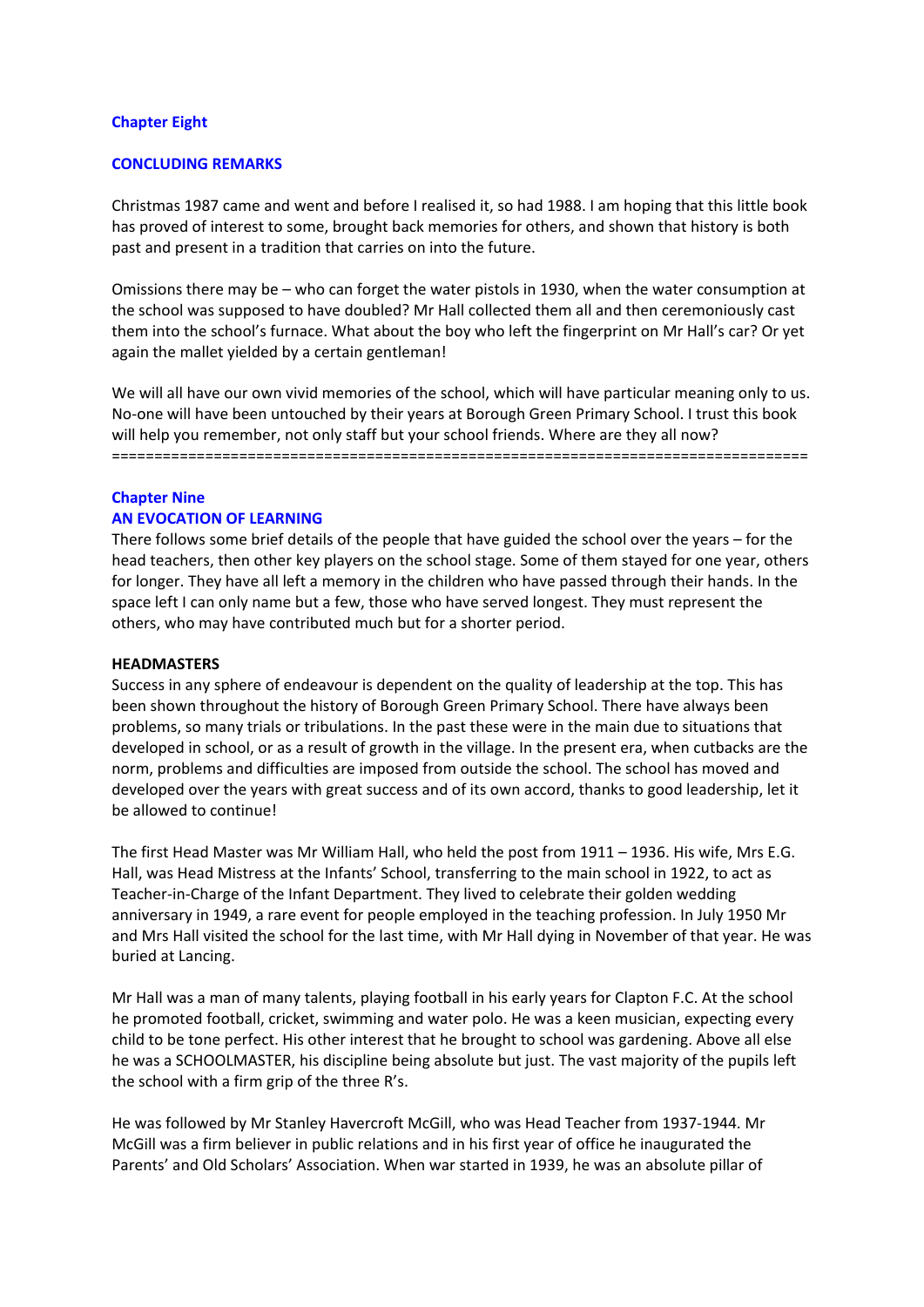strength, his organisational abilities helping to solve the many problems caused by the sudden influx of staff and children from the London areas. (At least thirty of these evacuated children stayed on to live in the area.) He kept the school functioning through all the air-raids, and carried on the discipline left by his predecessor. In 1942 he initiated the formation of theC Flight A.T.C. 1023 Squadron in Borough Green and was its first Officer-in-Charge.

Mr John William Hickman was the next incumbent, from 1945-1956. He was a gentleman of the old school, again firm but just. He saw the school through the aftermath of the war and the subsequent growth in the school roll. It was during his time as Head Master that the Tollgate and Fairfield estates were built. He also had to endure the severe weather of 1947, with seven weeks of snow and hard frost, where classroom temperatures were down to 44 degrees Fahrenheit, and there were fuel shortages and extensive power cuts. He retired on 31st December 1955.

Mr Ernest E.H. Field was Head Master at the school from 1956-83. He arrived in Borough Green in an era when cash was more forthcoming for improvements to the school. He pressed for and obtained a staff room for the teachers, together with the usual offices – one wonders how the staff managed for all those years! His initial wariness of the Parents' Association was soon dispelled once he realised its immense value to the school. During his time such varying achievements as the first television set and the swimming pool were obtained. He revived the inter-school sports, and with the aid of the dedicated staff mentioned above, music was once again brought back to the school, with concerts, festivals, revels and pantomimes. The building accommodation was expanded on several Qccasions, including the new school block. He was heard on more than one occasion to remark that he had no problems with discipline, as it was in the very walls.

Miss Christine Pickard arrived in 1983 to be the present holder of the post of Head Teacher, a departure from the practice of the last seventy years. Rolls were falling, monetary controls were tightening, and privatisation of services had arrived. Miss Pickard saw the advantage to both the school and the children, of taking rising fives. This project with judicious external relations and some new house building, brought an increase in the school roll, which continues to expand. New Maths and English schemes, commencing in the infants to progress through the school, have been initiated. Computers are in everyday use, with one classroom set aside as a new library and computer room. The children have appeared three times on T.V.S. in the past two years, and press and parental relations are excellent. The traditions of innovation and firm foundations are being continued, with as ever, the children in the centre. Keep it up ma'am!

### **FINALLY**

Some of the wheels that kept the intellectual advance in motion **Teachers**

| Mr G. Gomme, 37 years      | Miss P. Griffin, 28 years  |
|----------------------------|----------------------------|
| Miss D. Gladders, 35 years | Miss V. Gladders, 25 years |
| Mr H. Marsh, 26 years      | Mr R.T. Dixon, 18 years    |
| Mrs S. Williams, 15 years  | Mr J. Fulljames, 11 years  |
| Miss W. Riley, 11 years    | Mrs E. Smith, 20 years     |

### **Clerical Staff**

There follows the indispensable clerical/financial wizards, who relieve the Head Teacher of so many worries. The first, appointed in 1944, was Mrs Irene Fellowes, who served for 5 years, to be followed by Mrs A.O. Williams, who was in post for 8 years, Mrs Marie Lowe was next in line, serving for 17 years, which brings us up-to-date with our present Jack-of-all-trades, and Master of them all, Mrs Joyce Riddle.